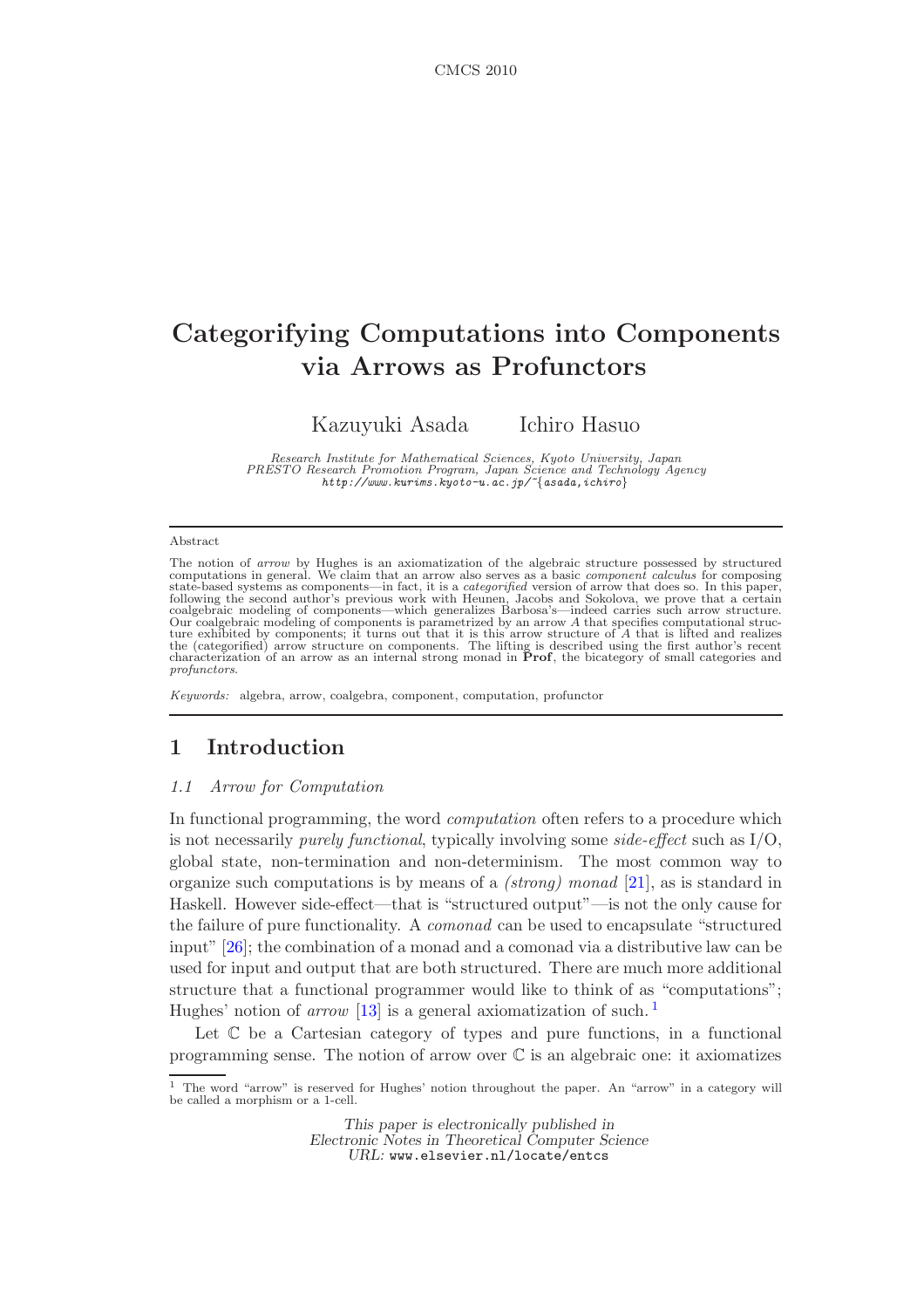those operators which the set of computations should be equipped with, and those equations which those operators should satisfy. More specifically, an arrow A is

- carried by a family of sets  $A(J, K)$  for each  $J, K \in \mathbb{C}$ ;
- equipped with the following three families of operators  $ar \implies$  and first:

$$
\text{arr} f \in A(J, K) \qquad \text{for each morphism } f: J \to K \text{ in } \mathbb{C},
$$

$$
A(J, K) \times A(K, L) \xrightarrow{\text{ker} J, K, L} A(J, L) \qquad \text{for each } J, K, L \in \mathbb{C},
$$

$$
A(J, K) \qquad \xrightarrow{\text{first } J, K, L} A(J \times L, K \times L) \text{ for each } J, K, L \in \mathbb{C};
$$

• that are subject to several equational axioms: among them is

$$
(a \ggg_{J,K,L} b) \ggg_{J,L,M} c = a \ggg_{J,K,M} (b \ggg_{K,L,M} c)
$$
  
for each  $a \in A(J,K), b \in A(K,L), c \in A(L,M)$ . (>>-ASSOC)

The other axioms are presented later in Def. [3.1.](#page-9-0)

The intuitions are clear: presenting an A-computation from  $J$  to  $K$  by a box  $\frac{J}{I}$ , the three operators ensure that we can combine computations in the following ways.

- (Embedding of pure functions)  $\frac{J}{\sqrt{r}}$  arr f
- (Sequential composition)  $\left( \frac{J_{\overline{A}}a|K}{\sqrt{a}} \right) \xrightarrow{K_{\overline{B}}L} \left( \frac{J_{\overline{A}}a|K}{\sqrt{a}} \right) \xrightarrow{K_{\overline{A}}L} \frac{J_{\overline{A}}a|K_{\overline{B}}L}{\sqrt{a}}$
- (Sideline)  $\frac{J[a]K}{\longrightarrow} \stackrel{\text{first}_{J,K,L}}{\longrightarrow} \left[ \frac{\frac{J_{\sqrt{a}}K}{\longrightarrow}}{\frac{L}{L}} \right]$

The  $(\ggg$ -Assoc) axiom above, for example, ensures that the following compositions of three consecutive A-computations are identical.

$$
\frac{J}{L} \underbrace{a}_{-} \underbrace{K}{b} \underbrace{b}_{-} \underbrace{L}{c} \underbrace{M}_{+} \qquad = \qquad \frac{J}{A} \underbrace{a}_{-} \underbrace{K}{b}_{-} \underbrace{L}{c}_{-} \underbrace{M}_{+} \tag{1}
$$

A strong monad T on  $\mathbb C$  induces an arrow  $A_T$  by:  $A_T(J,K) = \mathbb C(J,TK)$  $\mathcal{K}\ell(T)(J,K)$ . Here  $\mathcal{K}\ell(T)$  denotes the Kleisli category (see e.g. [\[21\]](#page-20-0)). Prior to arrows, the notion of *Freyd category* is devised as another axiomatization of algebraic properties that are expected from "computations" [\[23,](#page-20-2) [19\]](#page-20-3). The latter notion of Freyd category come with a stronger categorical flavor; in [\[16\]](#page-20-4) it is shown to be equivalent to the notion of arrow.

Remark 1.1 The previous arguments are true as long as we think of an arrow as carried by sets, with  $A(J,K)$  being a set. This is our setting. However this is not an entirely satisfactory view in functional programming where one sees  $A$  as a type constructor— $A(J, K)$  should rather be an object of  $\mathbb C$ . In this case one can think of several variants of arrow and Freyd category. See [\[2\]](#page-19-1).

### *1.2 Arrow as Component Calculus*

The goal of the current paper is to settle *components* as *categorification* of computations, via (the algebraic theory of) arrows. Let us elaborate on this slogan.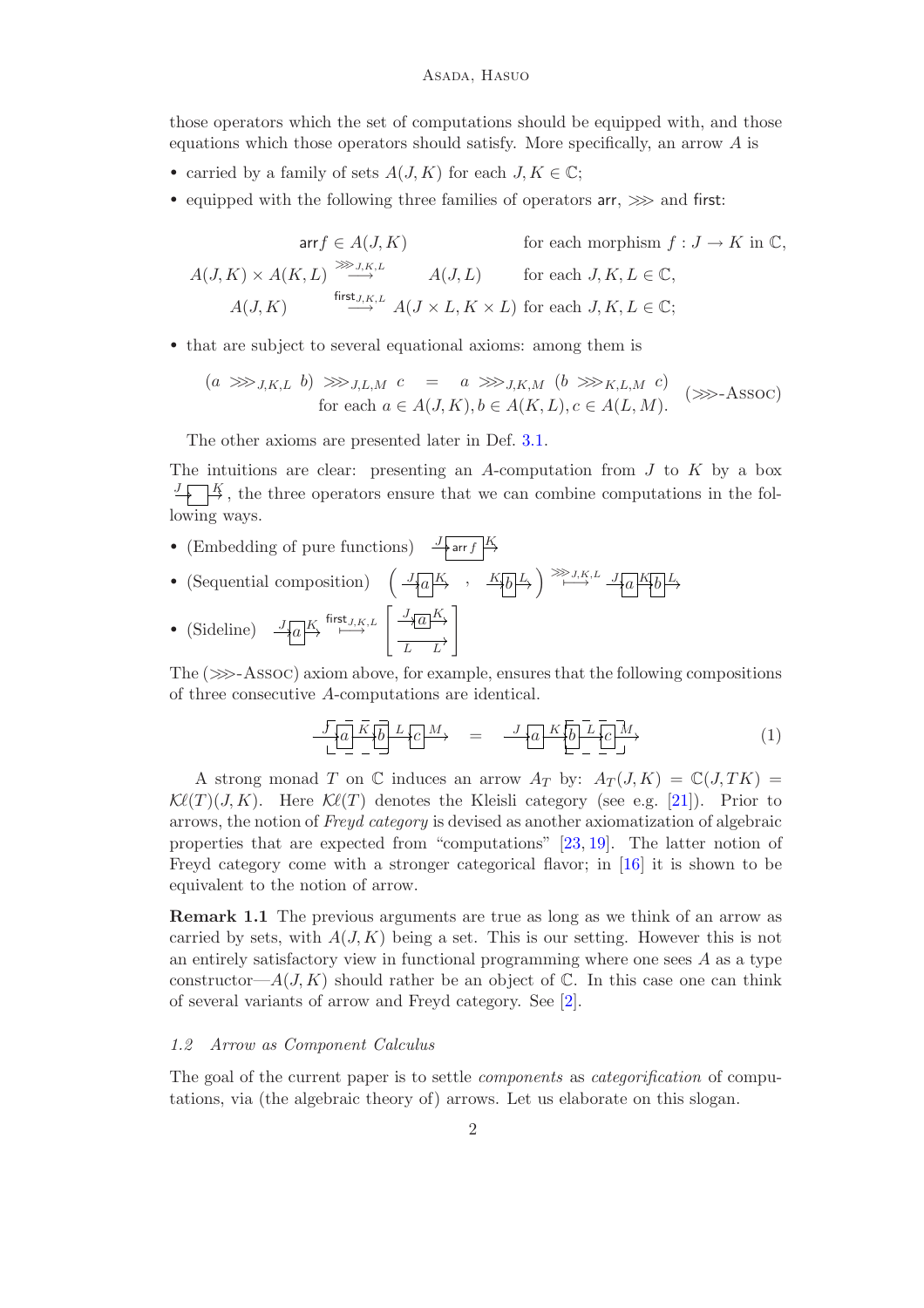#### Asada, Hasuo

A *component* here is in the sense of *component calculi*. Components are systems which, combined with one another by means of some component calculus, yield a bigger, more complicated system. This "divide-and-conquer" strategy brings order to design processes of large-scale systems that are otherwise messed up due to the very scale and complexity of the systems to be designed.

We follow the coalgebraic modeling of components in [\[5\]](#page-19-2)—which is also used in [\[11\]](#page-19-3)—extending it later to an arrow-based modeling. In [\[5\]](#page-19-2) a component is modeled as a coalgebra of the following type:

<span id="page-2-0"></span>
$$
c: X \longrightarrow (T(X \times K))^{J} \text{ in Set.}
$$
 (2)

J  $c \stackrel{K}{\rightarrow}$ Here  $J$  is the set of possible input to the component;  $K$  is that of possible output;  $X$  is the set of (internal) states of the component which is a statebased machine; and  $T$  is a monad on  $\mathbf{Set}$  that models the computational effect exhibited by the system. Overall, a coalgebraic component is a state-based system with specified input and output ports; it can be drawn as above on the right.

A crucial observation here is as follows. The notion of arrow in §[1.1](#page-0-1) is to axiomatize algebraic operators on computations as boxes—such as sequential composition  $\frac{J_{\{a\}}K_{b}}{L}$ . Then, by regarding such boxes as components rather than as computations, we can employ the axiomatization of arrow as algebraic structure on components—a *component calculus*—with which one can compose components. The calculus is a basic one that allows embedding of pure functions, sequential composition and sideline. In fact in the second author's previous work [\[11\]](#page-19-3) with Heunen, Jacobs and Sokolova, such algebraic operators on coalgebraic components [\(2\)](#page-2-0) are defined and shown to satisfy the equational axioms.

### <span id="page-2-1"></span>*1.3 Categorifying Computations into Components*

Despite this similarity between computations and components, there is one level climbed up from the former to the latter: from *sets* to *categories*. Let  $\mathcal{A}(J,K)$  denote the collection of coalgebraic components like in  $(2)$ , with input-type J, outputtype  $K$  and fixed effect  $T$ , but with varying state spaces  $X$ . Then it is just natural to include morphisms between coalgebras in the overall picture, as behavior-preserving maps (see e.g. [\[24\]](#page-20-5)) between components. Hence  $\mathcal{A}(J,K)$  is now a *category*, specifically that of  $(T(\_\times K))^J$ -coalgebras. In contrast, with respect to computations there is no general notion of morphism between them, so the collection  $A(J, K)$  of A-computations is a *set*.

This step of *categorification* [\[3\]](#page-19-4) is not just for fun but in fact indispensable when we consider equational axioms. Later on we will concretely define the sequential composition  $\frac{J_C K_d L}{\sim}$  of coalgebraic components with matching I/O types; at now we note that the state space of the composite is the product  $X \times Y$  of the state space  $X$  of  $c$  and  $Y$  of  $d$ . Now let us turn to the axiom

$$
(c \ggg d) \ggg e = c \ggg (d \ggg e) . \tag{39} \text{--} \text{Assoc}
$$

Denoting e's state space by U, the state space of the LHS is  $(X \times Y) \times U$  while that of the RHS is  $X \times (Y \times U)$ . These are, as sets, not identical! Therefore the axiom can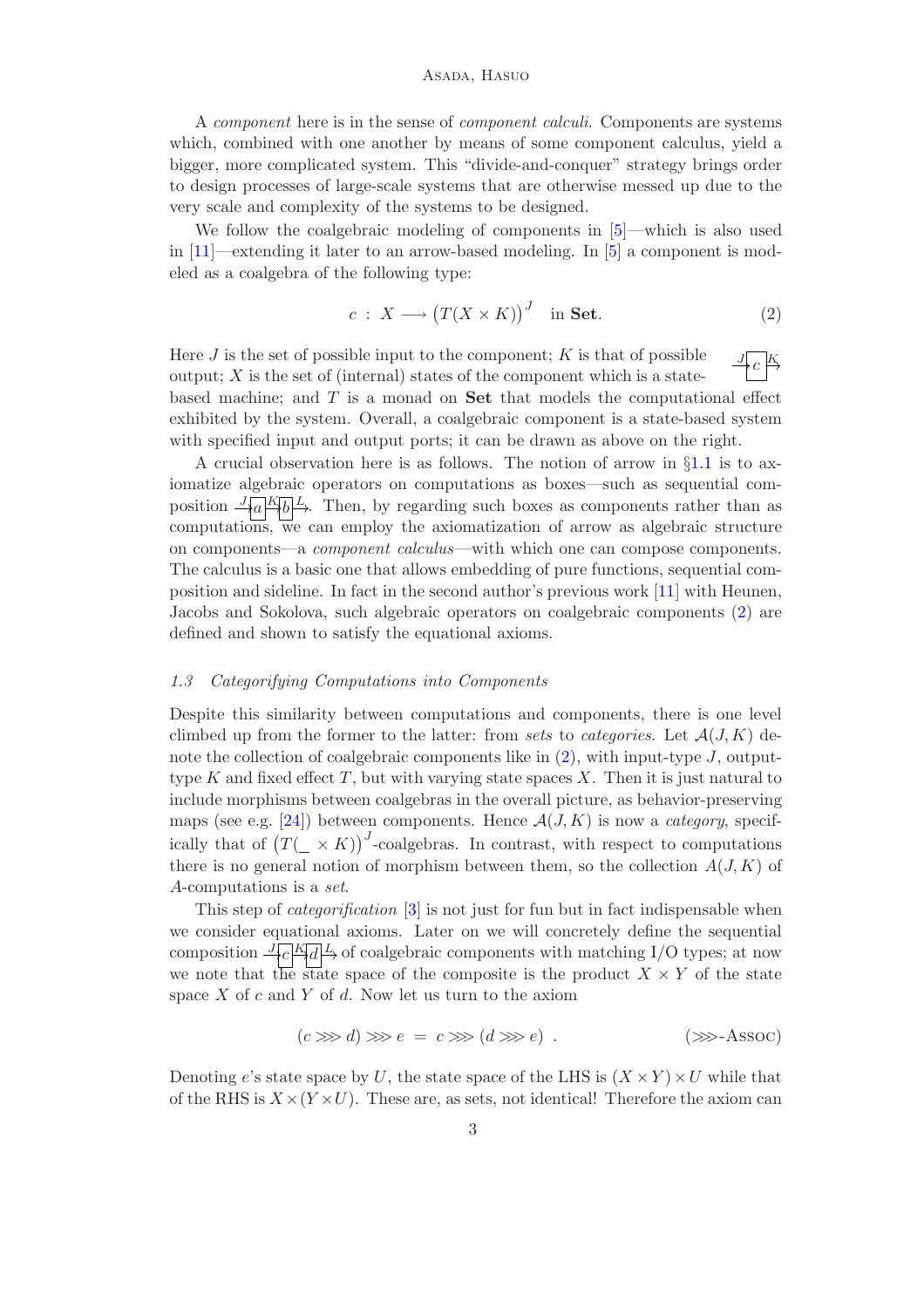be at best satisfied up-to an isomorphism between components as coalgebras (and it is the case, see [\[11\]](#page-19-3)). We note this phenomenon that the notion of satisfaction of equational axioms gets relaxed—from up-to equality to up-to an isomorphism—is typical with categorification [\[3\]](#page-19-4).

This additional structure obtained through categorification, namely morphisms between components, has been further exploited in [\[11\]](#page-19-3). There it is shown that final coalgebras—the notion that only makes sense in presence of morphisms between coalgebras—form an arrow that is internal to the "arrow" of components, realizing an instance of the *microcosm principle* [\[4,](#page-19-5) [12\]](#page-19-6). An application of such nested algebraic structure (namely of arrows) is a *compositionality result*: the behavior of composed components can be computed from the behavior of each component.

We shall refer to the categorified notion of arrow—carried by components—as *categorical arrow*.

#### <span id="page-3-0"></span>*1.4 Lifting of Arrow Structure via Profunctors*

To summarize: computations carry algebraic structure of an arrow; components carry a categorified version of it. The contribution of the current paper is to make the relationship between computations and components more direct. This is by developing the following scenario:

- given an arrow  $A$ ,
- we define the notion of *(arrow-based)* A*-component* which generalizes Barbosa's modeling [\(2\)](#page-2-0),
- and we show that these A-components carry categorical arrow structure that is in fact a lifting of the original arrow structure of A.

Therefore: we categorify A-computations to A-components.

A weaker version of this scenario has been already presented in [\[11\]](#page-19-3). However the last lifting part was obscured in details of direct calculations. What is novel in this paper is to work in **Prof**, the bicategory of profunctors. In fact, it is one theme of this paper to demonstrate use of calculations in Prof.

The starting point for this profunctor approach is [\[16\]](#page-20-4). There the arr,  $\gg$ fragment of arrow (without first) is identified with a monoid in the category  $[\mathbb{C}^{op} \times$ C, Set] of bifunctors, where the latter is equipped with suitable monoidal structure. This means—in terms of profunctors that will be described in  $\S2$ —that an arrow A (without first) is a *monad* in Prof, in an internal sense like in [\[25\]](#page-20-6).

What really made our profunctor approach feasible was a further observation by the first author [\[1\]](#page-19-7). There the remaining first operator—whose mathematical nature was buried away in its dinaturality—is identified with a certain 2-cell in Prof. In fact, this 2-cell is a *strength* in an internal sense. Therefore an arrow (with its full set of operators, arr, >>> and first) is a *strong monad* in Prof. This observation pleasantly parallels the informal view of arrows as generalization of strong monads.

### *1.5 Organization of the Paper*

In §[2](#page-4-0) we will introduce the necessary notions of dinatural transformation, (co)end and profunctor, in a rather leisurely pace. The two forms of the Yoneda lemma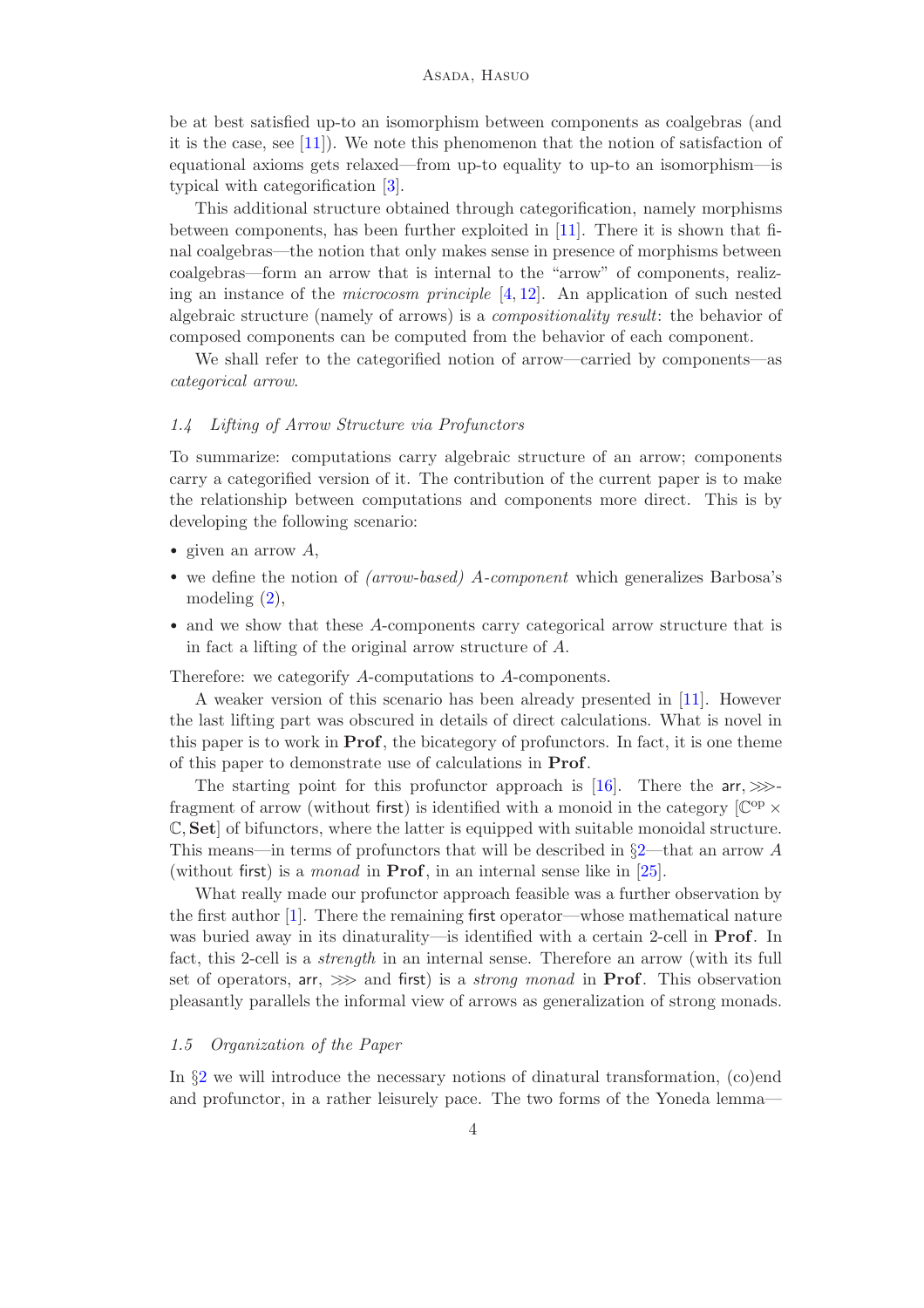the end- and coend-forms—are basic there. The materials there are essentially extracted from [\[17\]](#page-20-7), which is a useful reference also in the current non-enriched (i.e. Set-enriched) setting. In  $\S3$  $\S3$  we follow [\[1,](#page-19-7) [16\]](#page-20-4) and identify an arrow with an internal strong monad in **Prof**, setting **Prof** as our universe of discourse. In  $\S$ [4](#page-13-0) we generalize Barbosa's coalgebraic components into arrow-based components. The main result—arrow-based components form a categorical arrow—is stated there. Its actual proof is in the subsequent §[5](#page-16-0) which is devoted to manipulation of 2-cells in Prof.

# <span id="page-4-2"></span><span id="page-4-0"></span>2 Categorical Preliminaries

### *2.1 End and Coend*

In the sequel we shall very often encounter a functor of the type  $F : \mathbb{C}^{op} \times \mathbb{C} \to \mathbb{D}$ , where a category  $\mathbb C$  occurs twice with different variance. Given two such  $F, G$ :  $\mathbb{C}^{op} \times \mathbb{C} \to \mathbb{D}$ , a *dinatural transformation*  $\varphi : F \Rightarrow G$  consists of a family of morphisms in D

$$
\varphi_X \,:\, F(X,X) \longrightarrow G(X,X) \quad \text{for each } X \in \mathbb{C}
$$

which is *dinatural*: for each morphism  $f : X \to X'$  the following diagram commutes.

$$
F(X', X) \xrightarrow{F(f,X)} F(X, X) \xrightarrow{\varphi_X} G(X, X) \xrightarrow{G(X, f)} G(X, X')
$$
\n
$$
F(X', f) F(X', X') \xrightarrow{\varphi_{X'}} G(X', X') \overrightarrow{G(f, X')}
$$
\n
$$
(3)
$$

Note the difference from a *natural transformation*  $\psi : F \Rightarrow G$ . The latter consists of a greater number of morphisms in  $\mathbb{D}$ :  $\psi_{X,Y} : F(X,Y) \to G(X,Y)$  for each  $X,Y \in \mathbb{C}$ .

Two successive dinatural transformations  $\varphi_1 : F_1 \Rightarrow F_2$  and  $\varphi_2 : F_2 \Rightarrow F_3$  do not necessarily compose: dinaturality of each do not guarantee dinaturality of the obvious candidate of the composition  $(\varphi_2 \circ \varphi_1)_X = (\varphi_2)_X \circ (\varphi_1)_X$ . This makes it a tricky business to organize dinatural transformations in a categorical manner. Nevertheless, working with arrows, examples of dinaturality abound.

Dinaturality subsumes naturality: a natural transformation  $\psi : F \Rightarrow G : \mathbb{C} \to \mathbb{D}$ can be thought of as a dinatural transformation, by presenting it as  $\psi : F \circ \pi_2 \Rightarrow$  $G \circ \pi_2 : \mathbb{C}^{op} \times \mathbb{C} \to \mathbb{D}$ . Here  $\pi_2 : \mathbb{C}^{op} \times \mathbb{C} \to \mathbb{C}$  is a projection.

 $(Co)$ *end* is the notion that is obtained by replacing naturality (for (co)cones) by dinaturality, in the definition of (co)limit. Precisely:

<span id="page-4-1"></span>**Definition 2.1** (End and coend) Let  $\mathbb{C}, \mathbb{D}$  be categories and  $F : \mathbb{C}^{op} \times \mathbb{C} \to \mathbb{D}$  be a functor.

• An *end* of F consists of an object  $\int_{X \in \mathbb{C}} F(X, X)$  in  $\mathbb{D}$  together with *projections* 

$$
\pi_X: \left( f_{X \in \mathbb{C}} F(X, X) \right) \longrightarrow F(X, X) \quad \text{for each } X \in \mathbb{C}
$$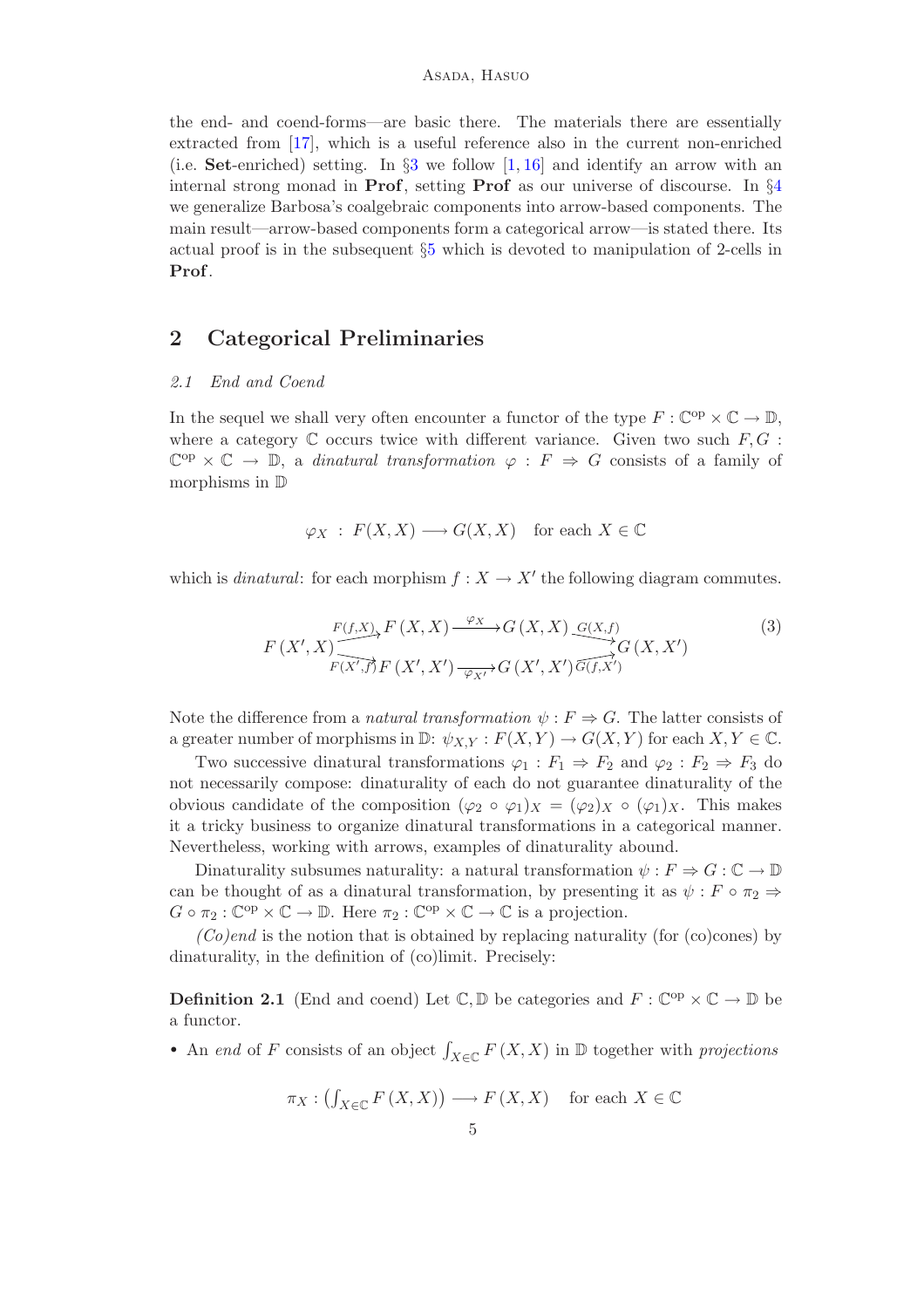such that, for each morphism  $f: X \to X'$  in  $\mathbb{C}$ , the following diagram commutes.

$$
\int_X F(X, X) \xrightarrow{\pi_{X'} \to F(X', X')} \underbrace{F(X', X') \xrightarrow{\mathcal{F}(f, X')}}_{F(X, X)}
$$

In other words: the family  $\{\pi_X\}_{X\in\mathbb{C}}$  forms a dinatural transformation from the constant functor  $\Delta(\int_X F(X,X))$  to the functor F. An end is defined to be a universal one among such data: given an object  $Y \in \mathbb{D}$  and a dinatural transformation  $\varphi : \Delta Y \Rightarrow F$ , there is a unique morphism  $f : Y \to \int_X F(X, X)$  such that  $\pi_X \circ f = \varphi_X$  for each  $X \in \mathbb{C}$ .

• A *coend* of F is a dual notion of an end. It consists of an object  $\int^{X \in \mathbb{C}} F(X,X)$ in  $\mathbb D$  together with *injections*  $\iota_X : F(X,X) \to \int^X F(X,X)$  for each  $X \in \mathbb C$ . Its universality, together with that of an end, can be written as follows.

$$
\frac{f:Y \longrightarrow \int_X F(X,X)}{\varphi_X:Y \to F(X,X), \text{ dinatural in } X} \qquad \frac{f: \int^X F(X,X) \longrightarrow Y}{\varphi_X: F(X,X) \to Y, \text{ dinatural in } X}
$$

See [\[20,](#page-20-8) Chap. IX] for more on (co)ends. Described there is the way to transform a functor  $F: \mathbb{C}^{op} \times \mathbb{C} \to \mathbb{D}$  into  $F^{\S}: \mathbb{C}^{\S} \to \mathbb{D}$ , in such a way that the (co)end of F coincides with the (co)limit of  $F^{\S}$ . Therefore existence of (co)ends depends on the (co)completeness property of  $\mathbb D$ . In fact (co)end subsumes (co)limit, just as dinaturality subsumes naturality. Therefore a useful notational convention is to denote (co)limits also as (co)ends: for example  $\text{Colim}_X FX$  as  $\int^X FX$ .

Recalling the construction of any limit by a product and an equalizer [\[20,](#page-20-8) §V.2], an intuition about an end  $\int_X F(X,X)$  is as follows: it is the product  $\prod_{X} F(X,X)$ which is "cut down" so as to satisfy dinaturality. Dually, a coend  $\int^X F(X, X)$  is the coproduct  $\coprod_X F(X,X)$  quotiented modulo dinaturality.

### *2.2 Two Forms of the Yoneda Lemma*

A typical example of an end arises as a set of (di)natural transformations. Given a small category  $\mathbb C$  and functors  $F, G : \mathbb C^{op} \times \mathbb C \to \mathbf{Set}$ , we obtain a bifunctor

$$
[F(+,-),G(-,+)] \; : \; \mathbb{C}^{op} \times \mathbb{C} \longrightarrow \mathbf{Set} \; , \quad (X,Y) \longmapsto [F(Y,X),G(X,Y)] \; . \quad (4)
$$

Here  $[S, T]$  denotes the set of functions from S to T, i.e. an exponential in Set. Note the variance: since  $[-,+]$  is contravariant in its first argument, the variance of arguments of F is opposed in [\(4\)](#page-5-0). Taking this functor [\(4\)](#page-5-0) as F in Def. [2.1,](#page-4-1) we define an end  $\int_X [F(X,X),G(X,X)]$ . Such an end does exist when  $\mathbb C$  is a small category, because Set has small limits (hence small ends).

<span id="page-5-1"></span>Proposition 2.2 *Let us denote the set of dinatural transformations from* F *to* G *by* Dinat(F,G)*. We have a canonical isomorphism*

<span id="page-5-0"></span>
$$
Dinat(F, G) \xrightarrow{\cong} \int_X [F(X, X), G(X, X)] .
$$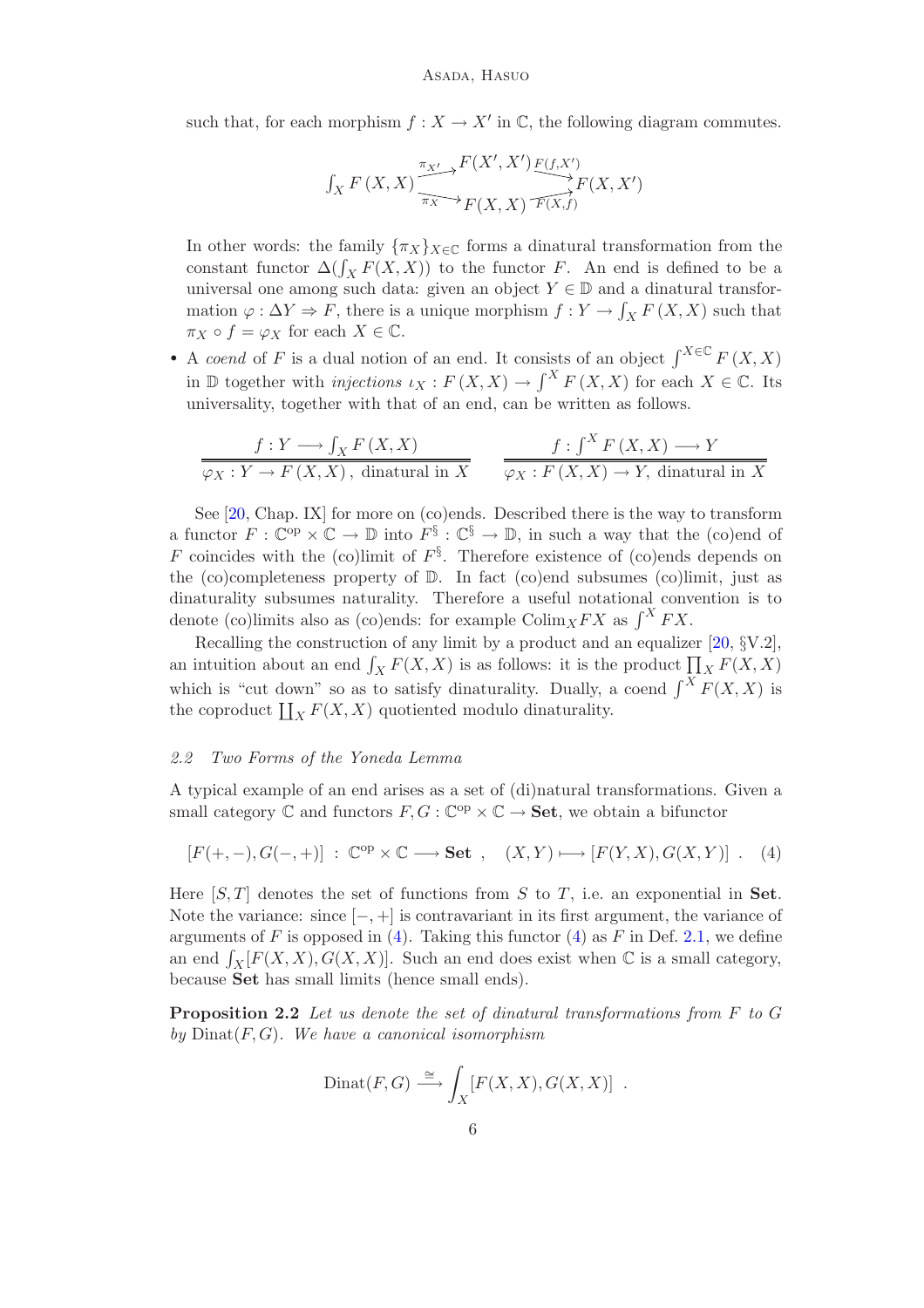Proof It is due to the following correspondences.

$$
\frac{1 \to \int_X \left[ F(X, X), G(X, X) \right]}{1 \to \left[ F(X, X), G(X, X) \right] \text{ dintural in } X} \text{ (†)}
$$
  

$$
\overline{F(X, X) \to G(X, X) \text{ dintural in } X} \text{ (†)}
$$

Here  $(\dagger)$  is by Def. [2.1;](#page-4-1) dinaturality is preserved along  $(\dagger)$  because of the naturality of Currying. 2

The composite  $Dinat(F, G) \stackrel{\cong}{\longrightarrow} \int_X [F(X,X), G(X,X)] \stackrel{\pi_X}{\longrightarrow} [F(X,X), G(X,X)]$ carries a dinatural transformation  $\varphi$  to its X-component  $\varphi_X$ .

Since dinaturality subsumes naturality  $(\S 2.1)$  $(\S 2.1)$ , we have an immediate corollary:

<span id="page-6-0"></span>**Corollary 2.3** Let  $\mathbb C$  be a small category and  $F, G: \mathbb C \to \mathbf{Set}$ . By  $\text{Nat}(F, G)$  we *denote the set of natural transformations*  $F \Rightarrow G$ *. We have* 

$$
Nat(F, G) \xrightarrow{\cong} \int_X [FX, GX] .
$$

The celebrated *Yoneda lemma* reduces the set  $\text{Nat}(\mathbb{C}(X, \_), F)$  of natural transformations into  $FX$  (see e.g. [\[20,](#page-20-8) [6\]](#page-19-8)). Interpreted via Cor. [2.3,](#page-6-0) it yields:

<span id="page-6-3"></span>Lemma 2.4 *(The Yoneda lemma, end-form) Given a small category* C *and a func* $tor F: \mathbb{C} \to \mathbf{Set}$ , we have a canonical isomorphism

$$
\int_{X' \in \mathbb{C}} \left[ \mathbb{C} \left( X, X' \right), FX' \right] \stackrel{\cong}{\longrightarrow} FX \quad .
$$

The lemma becomes extremely useful in the calculations in the sequel: it means an end on the LHS "cancels" with a hom-functor occurring in it.

From the end-form, we obtain the following coend-form. Its proof is easy but illuminating.

<span id="page-6-2"></span>Lemma 2.5 *(The Yoneda lemma, coend-form) Given a small category* C *and a functor*  $F: \mathbb{C} \to \mathbf{Set}$ , we have a canonical isomorphism

$$
\int^{X' \in \mathbb{C}} F X' \times \mathbb{C}(X', X) \xrightarrow{\cong} FX .
$$

**Proof** We have the following canonical isomorphisms, for each  $S \in$  Set.

$$
\begin{aligned}\n\left[\int^{X'} FX' \times \mathbb{C}(X', X), S\right] &\stackrel{\cong}{\Rightarrow} \int_{X'} \left[ FX' \times \mathbb{C}(X', X), S\right] & \text{(†)}\\
&\stackrel{\cong}{\Rightarrow} \int_{X'} \left[\mathbb{C}(X', X), [FX', S]\right] & \text{Currying} \\
&\stackrel{\cong}{\Rightarrow} \left[FX, S\right] & \text{the Yoneda lemma, end-form.}\n\end{aligned}
$$

Here (†) is because the hom-functor  $[-, S]$  turns a colimit into a limit [\[20,](#page-20-8) §V.4], hence a coend into an end. Obviously the composite isomorphism is natural in  $S$ ; therefore we have shown that

<span id="page-6-1"></span>
$$
\mathbf{y}(\int^{X'} \mathbb{C}(X', X) \times FX') \stackrel{\cong}{\longrightarrow} \mathbf{y}(FX) \quad : \mathbb{C} \longrightarrow \mathbf{Set} \ , \tag{5}
$$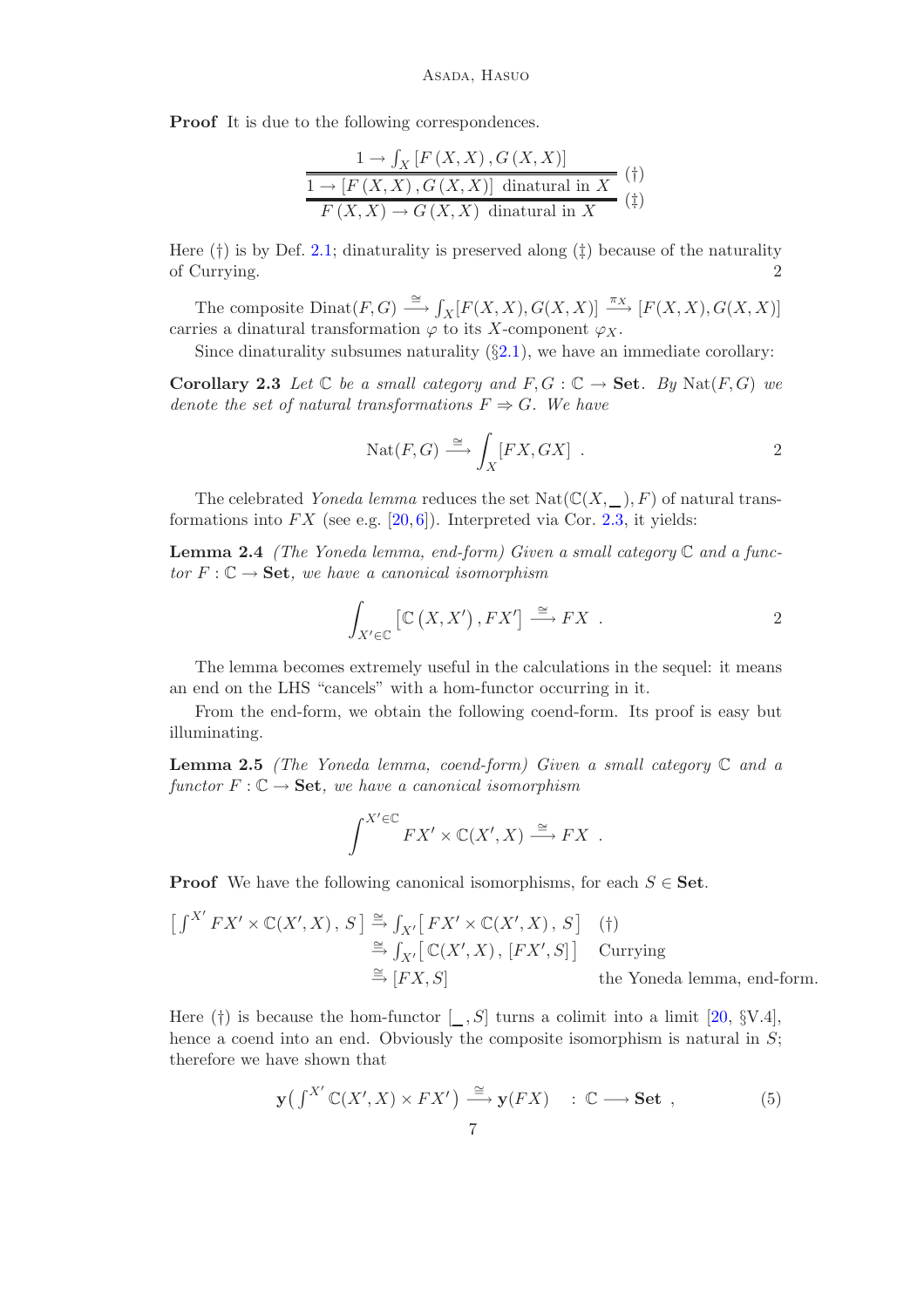where  $\mathbf{y}: \mathbb{C}^{op} \to [\mathbb{C}, \mathbf{Set}]$  is the (contravariant) Yoneda embedding. By the Yoneda lemma the functor y is full and faithful; therefore it reflects isomorphisms. Hence [\(5\)](#page-6-1) proves the claim. 2

This coend-form allows us to "cancel" a coend with a hom-functor inside it.

### *2.3 Profunctor*

Definition 2.6 Let C and D be small categories. A *profunctor* P from  $\mathbb C$  to  $\mathbb D$  is a functor  $P : \mathbb D^{\rm op} \times \mathbb C \to \mathbf{Set}$ . It is denoted by  $P: \mathbb{C} \to \mathbb{D}$  (see on the right).  $\mathbb{C} \longrightarrow \mathbb{D}$  $\overline{\mathbb{D}^\mathrm{op} \times \mathbb{C} \longrightarrow \mathbf{Set}}$ 

The notion of profunctor is also called *distributor*, *bimodule* or *module*. For more detailed treatment of profunctors see e.g. [\[7,](#page-19-9) [9\]](#page-19-10).

There are principally two ways to understand profunctors. One is as "generalized relations": profunctors are to functors what relations are to functions. The differences between a profunctor  $P : \mathbb{C} \to \mathbb{D}$  and a relation  $R : S \to T$  are as follows.

- A relation is two-valued: for each element  $s \in S$  and  $t \in T$ ,  $R(s,t)$  is either empty (i.e.  $(s,t) \notin R$ ) or filled (i.e.  $(s,t) \in R$ ). In contrast, a profunctor is valued with arbitrary sets, that is,  $P(Y, X) \in \mathbf{Set}$ .
- The functoriality of a profunctor P induces *action* of morphisms in C and D. For illustration let us depict an element  $p \in P(Y, X)$  by a box  $\frac{Y}{p} \downarrow \frac{X}{p}$ . Given two morphisms  $g: Y' \to Y$  in  $\mathbb D$  and  $f: X \to X'$  in  $\mathbb C$ , functoriality of P yields an element  $P(g, f)(p) \in P(Y', X')$  (note the variance); the latter element is best depicted as follows.

<span id="page-7-0"></span>
$$
\frac{Y'(g)Y(p)X(f)X'}{Y'} \tag{6}
$$

The latter point motivates a different way of looking at profunctors: as generalized *modules* as in the theory of rings. These generalized modules are carried by a family of sets  $\{P(Y,X)\}_{X\in\mathbb{C},Y\in\mathbb{D}}$ , with left-action of C-arrows and right-action of D-arrows. Also notice the similarity between  $(6)$  and the diagrams in  $\S1$  $\S1$  for computations/components. It is indeed this similarity that allows us to formalize arrows as certain profunctors  $(\S3)$  $(\S3)$ .

<span id="page-7-1"></span>**Definition 2.7** (Composition of profunctors) Given two successive profunctors  $P$ :  $\mathbb{C} \to \mathbb{D}$  and  $Q : \mathbb{D} \to \mathbb{E}$ , their *composition*  $Q \circ P : \mathbb{C} \to \mathbb{E}$  is defined by the following coend. For  $U \in \mathbb{E}$  and  $X \in \mathbb{C}$ ,

$$
(Q \circ P)(U, X) = \int^{Y \in \mathbb{D}} Q(U, Y) \times P(Y, X) .
$$

For profunctors as generalized relations, this composition operation corresponds to a *relational composition*:  $(S \circ R)(x, z)$  if and only if  $\exists y.(R(x, y) \wedge S(y, z))$ . For profunctors as modules, it corresponds to *tensor product* of modules. In any case, recall from §[2.1](#page-4-2) that the coend in Def. [2.7](#page-7-1) is a coproduct  $\coprod_Y Q(U,Y) \times P(Y,X)$ —a bunch of pairs  $(\frac{U+q}{\lambda}, \frac{Y+p}{\lambda})$ , with varying Y—quotiented modulo a certain equivalence  $\simeq$ . This equivalence  $\simeq$  (dictated by dinaturality) intuitively says: the choice of intermediate  $Y \in \mathbb{D}$  does not matter. Specifically, the equivalence  $\simeq$  is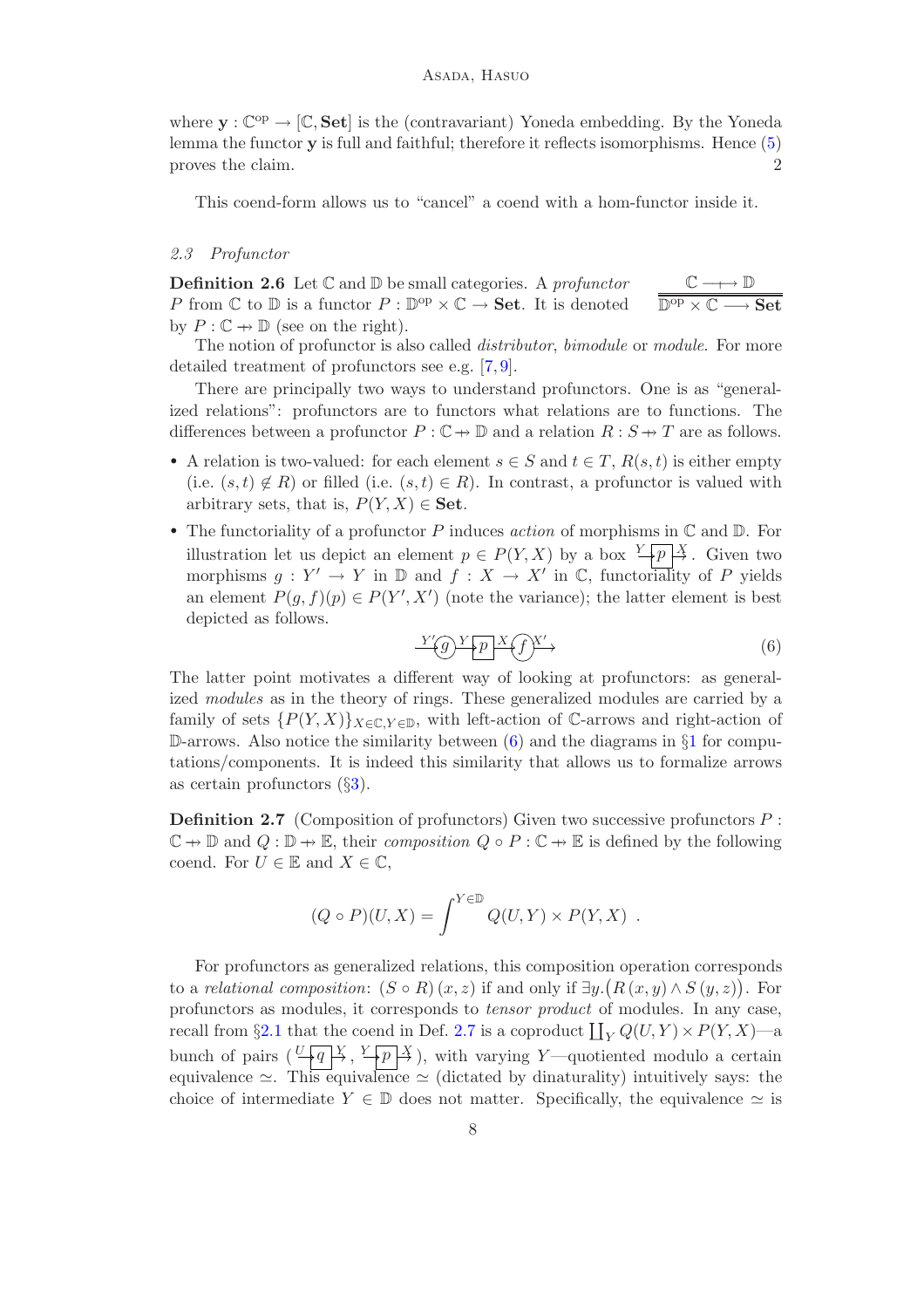generated by the following relation; here  $f: Y \to Y'$  is a morphism in  $D$ .

$$
\left(\begin{array}{c}\nU_q Y \overline{f} Y' \rightarrow, Y' p X \rightarrow \end{array}\right) \simeq \left(\begin{array}{c}\nU_q Y \rightarrow, Y' \overline{f} Y' p X \rightarrow \end{array}\right).
$$

 $\overline{C}$ P Q  $_{\psi}$  D An appropriate notion of *morphism* between parallel profunctors  $P, Q : \mathbb{C} \to \mathbb{D}$  is provided by a natural transformation  $\psi : P \to Q$ , where P and Q are thought of as functors  $P, Q : \mathbb{D}^{\text{op}} \times \mathbb{C} \to \mathbf{Set}$ . All these data can be organized in a "2-categorical" manner as on the right. A problem now is that (horizontal) composition of 1-cells (i.e. profunctors) is not strictly associative: due to Def. [2.7](#page-7-1) of composition by coends and products, associativity can be only ensured up-to coherent isomorphisms. The same goes for unitality; therefore profunctors form a *bicategory* (see [\[9\]](#page-19-10)) instead of a 2-category.

Definition 2.8 (The bicategory Prof) The bicategory Prof has small categories as 0-cells, profunctors as 1-cells and natural transformations between them as 2-cells. The identity 1-cell  $\mathbb{C} \to \mathbb{C}$  is given by the hom-functor  $\mathbb{C}(-, +) : \mathbb{C}^{op} \times \mathbb{C} \to \mathbf{Set}$ ; it is the unit for composition because of the Yoneda lemma, coend-form (Lem. [2.5\)](#page-6-2).

#### <span id="page-8-1"></span>*2.4 Some Properties of* Prof

Here we describe some structural properties of Prof that will be exploited later, namely direct/inverse image of functors and a tensor product. For the former [\[7\]](#page-19-9) is a principal reference; the notes [\[10\]](#page-19-11) are not specifically on profunctors but provide useful insights into relevant mathematical concepts.

A function  $f : S \to T$  induces two relations: the *direct image*  $f_* : S \to T$  and the *inverse image*  $f^*: T \to S$ , defined by:  $f_*(s,t)$  iff  $t = f(s)$  iff  $f^*(t,s)$ . There are analogous constructions from functors to profunctors.

<span id="page-8-0"></span>**Definition 2.9** Let  $F: \mathbb{C} \to \mathbb{D}$  be a functor between small categories. It gives rise to

the *direct image* profunctor  $F_* : \mathbb{C} \longrightarrow \mathbb{D}$  by  $F_*(Y, X) = \mathbb{D}(Y, FX)$ ; the *inverse image* profunctor  $F^* : \mathbb{D} \longrightarrow \mathbb{C}$  by  $F^*(X, Y) = \mathbb{D}(FX, Y)$ .

The mapping  $(\_)_*$  also applies to natural transformations in an obvious way; this determines a *pseudo functor* (see e.g. [\[9\]](#page-19-10))  $\left(\_\right)_* : \mathbf{Cat} \to \mathbf{Prof}$  that embeds  $\mathbf{Cat}$ in Prof.

The following relationship between direct and inverse images is fundamental.

**Lemma 2.10** *Given a functor*  $F : \mathbb{C} \to \mathbb{D}$ , *its direct and inverse images form an adjunction* F<sup>∗</sup> ⊣ F ∗ *internally in* Prof*. That is, there are canonical 2-cells*

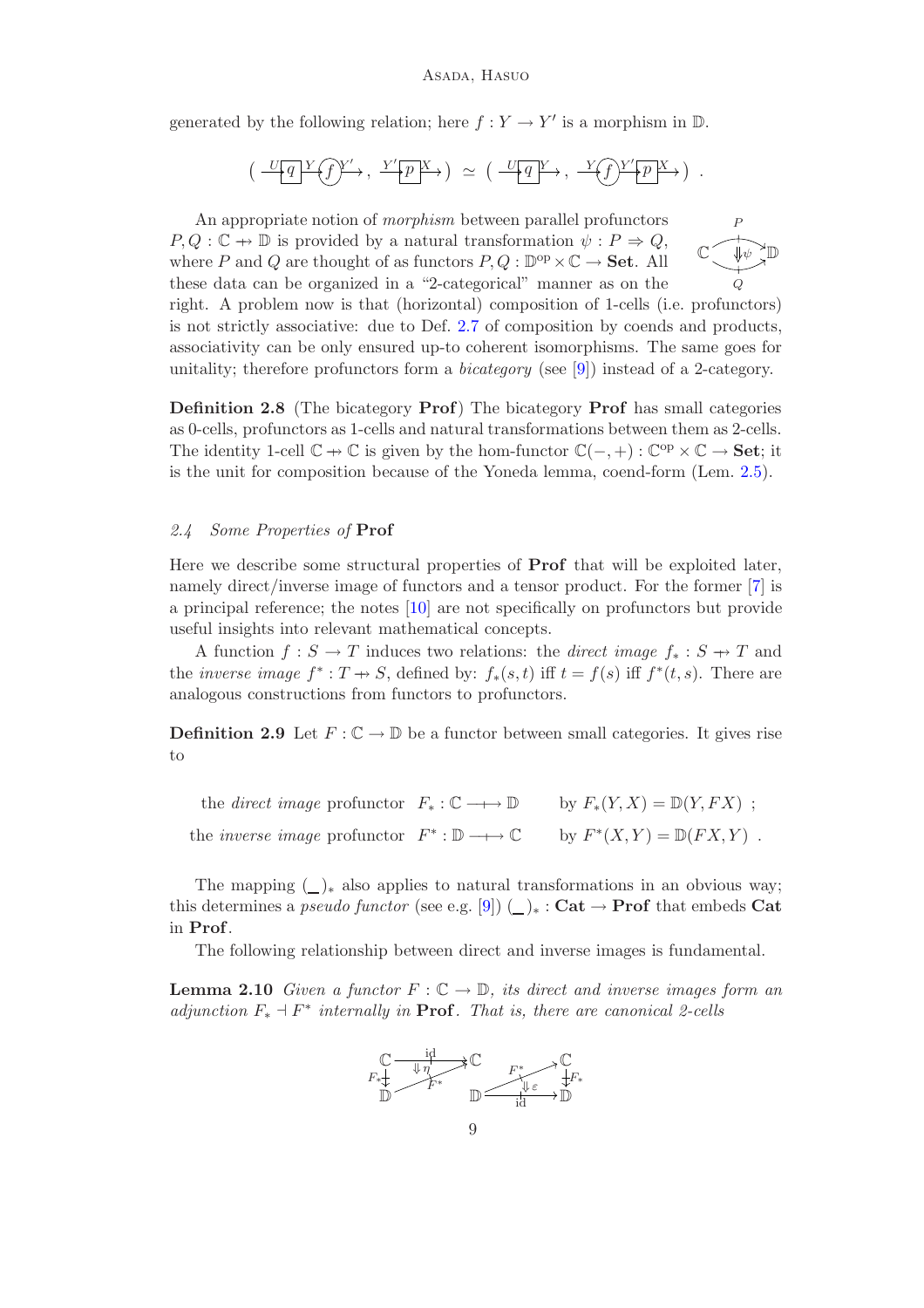*that satisfy the "triangular identities" (see e.g. [\[20\]](#page-20-8)):*

$$
\mathbb{C}\underset{\mathbb{D}}{\xrightarrow{\text{id}}\xrightarrow{\text{up}}\mathbb{C}}\mathbb{C}\underset{\mathbb{I}^d\atop\text{id}}{\xrightarrow{\text{up}}\mathbb{C}}\mathbb{R}\underset{\mathbb{I}^d}{\xrightarrow{\text{up}}\mathbb{D}}\text{id}\text{ ;\qquad }\mathbb{D}\xrightarrow{\qquad F^*_{\mathbb{I}^*}\xrightarrow{\text{up}}\mathbb{C}}\mathbb{D}\xrightarrow{\text{id}}\mathbb{R}^*}\mathbb{C}\text{ = id}\text{ .}
$$

Note that "internal" adjunction, when it is in the 2-category Cat of categories and functors, coincides with the usual notion of adjunction.

**Proof** The 2-cells  $\eta$  and  $\varepsilon$  are natural transformations of the following types.

$$
\eta: \qquad \mathbb{C}(-,+) \Longrightarrow \int^Y \mathbb{D}\left(F(-),Y\right) \times \mathbb{D}\left(Y,F\left(+\right)\right) \quad \text{by Def. 2.7}
$$
\n
$$
\stackrel{\cong}{\longrightarrow} \mathbb{D}(F(-),F(+)) \qquad \text{by Lem. 2.5}
$$

$$
\varepsilon: \quad \int^X \mathbb{D}(-, FX) \times \mathbb{D}(FX, +) \Longrightarrow \mathbb{D}(-, +)
$$
 by Def. 2.7

The former is given by the functor  $F$ 's action on morphisms; the latter is by composition of morphisms in  $\mathbb D$ . Checking the equalities is easy using Lem. [2.5.](#page-6-2) 2

<span id="page-9-2"></span>Notations 2.11 Throughout the rest of the paper, the direct image  $F_*$  of a functor F shall be simply denoted by F. We shall not omit  $($ )<sup>\*</sup> for inverse images. The identity profunctor id :  $\mathbb{C} \rightarrow \mathbb{C}$ —that is the hom-functor—will be often denoted by  $\mathbb{C} : \mathbb{C} \to \mathbb{C}.$ 

The Cartesian product operator  $\times$  in Cat lifts Prof; given profunctors  $F: \mathbb{C} \rightarrow$  $\mathbb{C}'$  and  $G : \mathbb{D} \to \mathbb{D}'$ , we define

<span id="page-9-3"></span>
$$
F \times G : \mathbb{C} \times \mathbb{D} \to \mathbb{C}' \times \mathbb{D}' \quad \text{by} \quad (F \times G)(X', Y', X, Y) = F(X', X) \times G(Y', Y) \quad (7)
$$

The symbol  $\times$  occurring in the last denotes the Cartesian product in **Set**. The lifted operator  $\times$  in **Prof** makes it a "monoidal bicategory," a notion whose precise definition involves delicate handling of coherence. We shall not do that in this paper. Nevertheless, we will need the following property.

<span id="page-9-4"></span>**Lemma 2.12** *The operation*  $\times$  *on* **Prof** *is bifunctorial: that is, given four profunc* $tors \, \mathbb{C} \stackrel{P}{\rightarrow} \mathbb{D} \stackrel{Q}{\rightarrow} \mathbb{E} \text{ and } \mathbb{C}' \stackrel{P'}{\rightarrow} \mathbb{D}' \stackrel{Q'}{\rightarrow} \mathbb{E}' \text{ we have } (Q \circ P) \times (Q' \circ P') \stackrel{\cong}{\rightarrow} (Q \times Q') \circ (P \times P').$ 

**Proof** This is due to the Fubini theorem for coends. See [\[20,](#page-20-8) §IX.8] 2

It is obvious that the operator  $\times$  acts also on 2-cells (that are natural transformations).

### <span id="page-9-1"></span>3 Arrows as Profunctors

We review the results in [\[16,](#page-20-4) [1\]](#page-19-7) that identify Hughes' notion of arrow with a profunctor with additional algebraic structure.

<span id="page-9-0"></span>First we present the precise definition of arrow. Usually it is defined over a Cartesian category  $\mathbb C$ . However, since it is rather the monoidal structure of  $\mathbb C$  that is essential, we shall work with a monoidal category.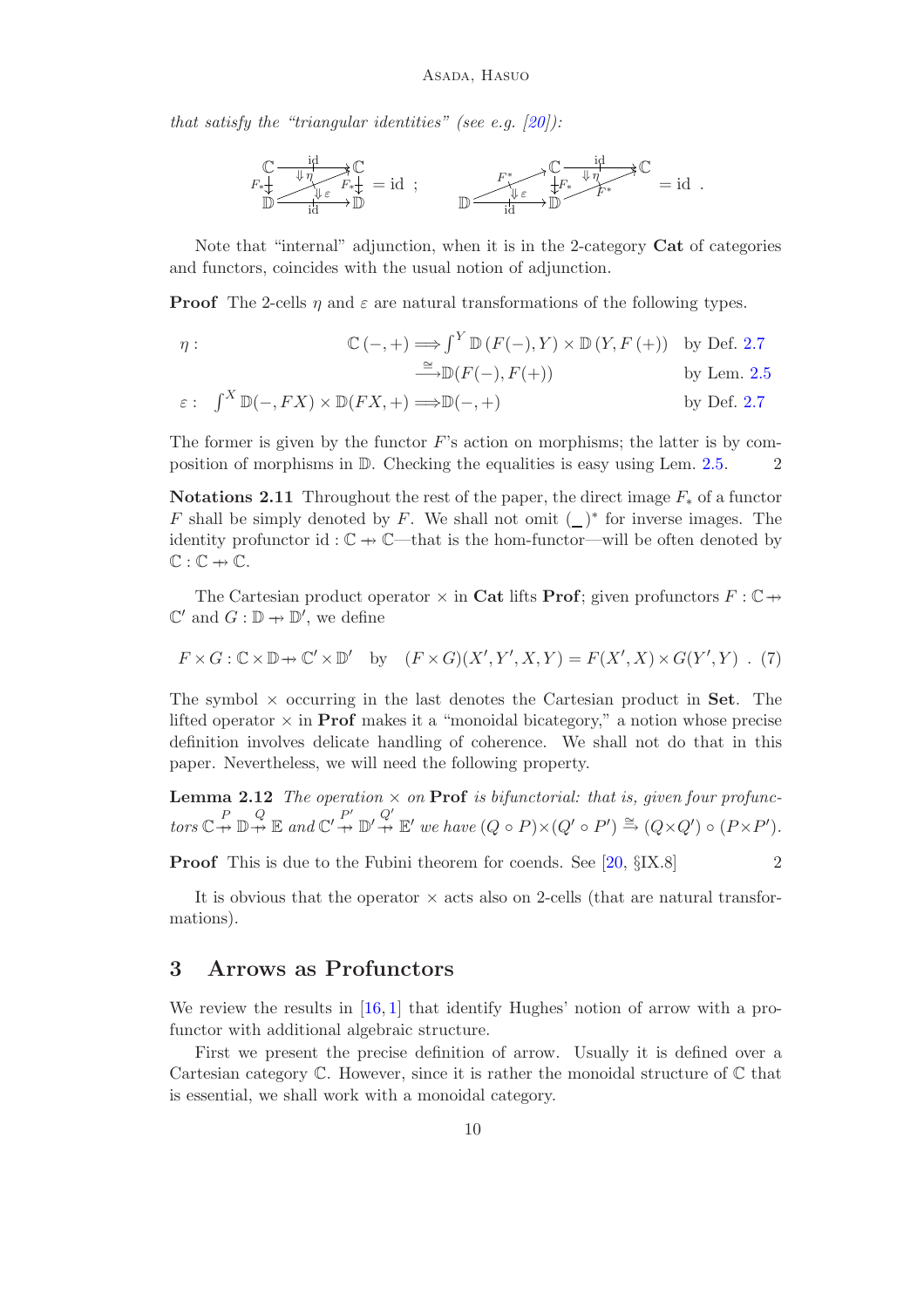**Definition 3.1** (Arrow [\[13\]](#page-19-0)) Given a monoidal category  $\mathbb{C} = (\mathbb{C}, \otimes, I)$ , an *arrow* over C consists of carrier sets  $\{A(J,K)\}_{J,K\in\mathbb{C}}$  and operators arr,  $\gg$  and first as described in §[1.1.](#page-0-1) The operators must satisfy the following equational axioms.

$$
(a \ggg b) \ggg c = a \ggg (b \ggg c) \qquad (\ggg\to \text{ASSOC})
$$

$$
\operatorname{arr}(g \circ f) = \operatorname{arr} f \gg \operatorname{arr} g \tag{arr-Funcl}
$$

$$
\text{arr} \,\mathrm{id}_J \ggg_{J,J,K} a = a = a \ggg_{J,K,K} \,\text{arr} \,\mathrm{id}_K \tag{arr-Func2}
$$

$$
first_{J,K,I} a \gg\!\gg \text{arr } \rho_K = \text{arr } \rho_K \gg\!\gg a \qquad (\rho\text{-NAT})
$$

$$
\mathsf{first}_{J,K,L} \, a \, \ggg \, \mathsf{arr}(\mathrm{id}_K \otimes f) = \mathsf{arr}(\mathrm{id}_J \otimes f) \, \ggg \, \mathsf{first}_{J,K,M} \, a \qquad \mathsf{(arr-CENTR)}
$$

$$
(\text{first}_{J,K,L\otimes M} a)\ggg (\text{arr }\alpha_{K,L,M})=(\text{arr }\alpha_{J,L,M})\ggg \text{first}(\text{first }a)\qquad (\alpha\text{-NAT})
$$

$$
\text{first}_{J,K,L}(\text{arr } f) = \text{arr}(f \otimes \text{id}_L) \tag{arr-PREMON}
$$

$$
first_{J,L,M}(a \ggg b) = (first_{J,K,M} a) \ggg (first_{K,L,M} b) \quad (first-FUNC)
$$

Here some subscripts are suppressed. The morphism  $\rho_K : K \otimes I \stackrel{\cong}{\to} K$  is the right unitor isomorphism;  $\alpha$  denotes an associator isomorphism. The names of the axioms hint their correspondence to the (premonoidal) structure of *Freyd categories* [\[23,](#page-20-2)[19\]](#page-20-3).

Next we introduce the corresponding construct in Prof, which we shall tentatively call a Prof*-arrow*.

<span id="page-10-1"></span>**Definition 3.2** Let  $\mathbb{C} = (\mathbb{C}, \otimes, I)$  be a small monoidal category. A **Prof**-arrow over  $\mathbb C$  is:

- a profunctor  $A: \mathbb{C} \to \mathbb{C}$ ,
- equipped with natural transformations  $\text{arr}, \ggg$ , first of the following types:

$$
\mathbb{C}\xrightarrow[\begin{array}{c} \downarrow \\ A \end{array}]{{\mathbb{C}} \xrightarrow[\begin{array}{c} \downarrow \\ A \end{array}]{{\mathbb{C}} \xrightarrow[\begin{array}{c} \downarrow \\ A \end{array}]{{\mathbb{C}} \xrightarrow[\begin{array}{c} \downarrow \\ A \end{array}]{{\mathbb{C}} \xrightarrow[\begin{array}{c} \downarrow \\ A \end{array}]{{\mathbb{C}} \xrightarrow[\begin{array}{c} \downarrow \\ A \end{array}]{{\mathbb{C}} \xrightarrow[\begin{array}{c} \downarrow \\ A \end{array}]{{\mathbb{C}} \xrightarrow[\begin{array}{c} \downarrow \\ A \end{array}]{{\mathbb{C}} \xrightarrow[\begin{array}{c} \downarrow \\ A \end{array}]{{\mathbb{C}} \xrightarrow[\begin{array}{c} \downarrow \\ A \end{array}]{{\mathbb{C}} \xrightarrow[\begin{array}{c} \downarrow \\ A \end{array}]{{\mathbb{C}} \xrightarrow[\begin{array}{c} \downarrow \\ A \end{array}]{{\mathbb{C}} \xrightarrow[\begin{array}{c} \downarrow \\ A \end{array}]{{\mathbb{C}} \xrightarrow[\begin{array}{c} \downarrow \\ A \end{array}]{{\mathbb{C}} \xrightarrow[\begin{array}{c} \downarrow \\ A \end{array}]{{\mathbb{C}} \xrightarrow[\begin{array}{c} \downarrow \\ A \end{array}]{{\mathbb{C}} \xrightarrow[\begin{array}{c} \downarrow \\ A \end{array}]{{\mathbb{C}} \xrightarrow[\begin{array}{c} \downarrow \\ A \end{array}]{{\mathbb{C}} \xrightarrow[\begin{array}{c} \downarrow \\ A \end{array}]{{\mathbb{C}} \xrightarrow[\begin{array}{c} \downarrow \\ A \end{array}]{{\mathbb{C}} \xrightarrow[\begin{array}{c} \downarrow \\ A \end{array}]{{\mathbb{C}} \xrightarrow[\begin{array}{c} \downarrow \\ A \end{array}]{{\mathbb{C}} \xrightarrow[\begin{array}{c} \downarrow \\ A \end{array}]{{\mathbb{C}} \xrightarrow[\begin{array}{c} \downarrow \\ A \end{array}]{{\mathbb{C}} \xrightarrow[\begin{array}{c} \downarrow \\ A \end{array}]{{\mathbb{C}} \xrightarrow[\begin{array}{c} \downarrow \\ A \end{array}]{{\mathbb{C}} \xrightarrow[\begin{array}{c} \downarrow \\ A \end{array}]{{\mathbb{C}} \xrightarrow[\begin{array}{c} \downarrow \\ A \end{array}]{{\mathbb{C
$$

where all the diagrams are in Prof,

• subject to the equalities in Table [1.](#page-11-0) Recall Notations [2.11;](#page-9-2) for example the profunctor  $\langle \mathbb{C}, I \rangle$  in (first- $\rho$ ) is the functor  $\langle \mathbb{C}, I \rangle : X \mapsto (X, I)$ , embedded in Prof by taking its direct image.

The notion of Prof-arrow is in fact a familiar one: it is an internal *strong monad* in Prof. Indeed, when one draws the same 2-cells in Cat instead of in Prof replacing  $A$  by  $T,$  arr by  $\eta^T, \ggg$  by  $\mu^T$  and first by str'—the definition coincides with that of strong monad  $[18, 21]$  $[18, 21]$ . More specifically, the first two axioms in Table [1](#page-11-0) are for the monad laws; and the remaining axioms asserts compatibility of strength with monoidal and monad structure. For example, the axiom (first- $\gg$ )

<span id="page-10-0"></span><sup>&</sup>lt;sup>2</sup> The corresponding strength operator str' is of the type str' :  $TX \otimes Y \to T(X \otimes Y)$ , which is slightly different from the usual strength operator that is  $\mathsf{str} : X \otimes TY \to T(X \otimes Y)$ .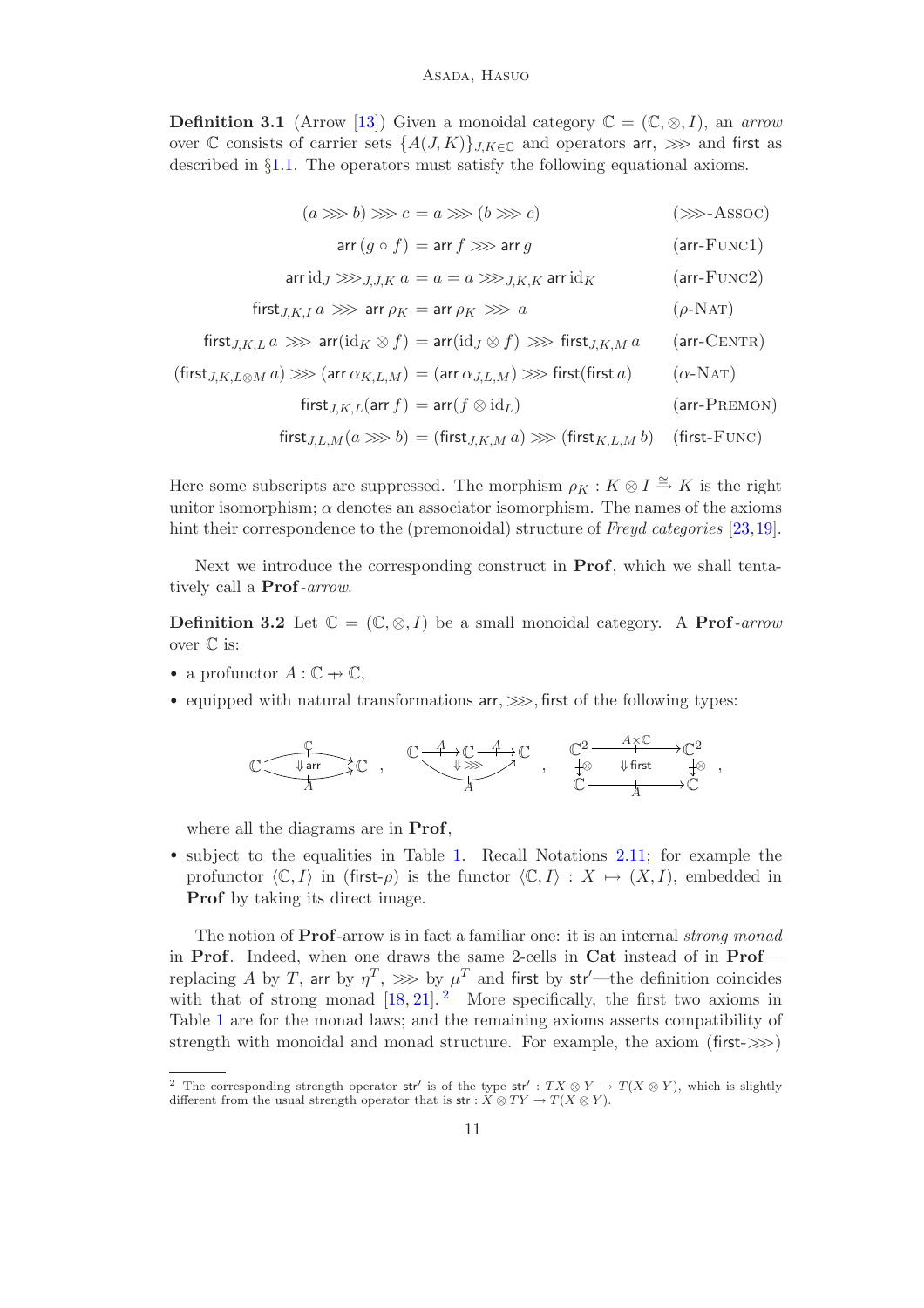### Asada, Hasuo

interpreted in Cat is read as the commutativity of the following diagram.



<span id="page-11-0"></span>Table 1<br>Equational axioms for **Prof**-arrow

<span id="page-11-1"></span>Proposition 3.3 *[\[1\]](#page-19-7) For a monoidal category* C *that is small, the notion of arrow (Def. [3.1\)](#page-9-0) and that of* Prof*-arrow (Def. [3.2\)](#page-10-1) are equivalent.*

Proof While the reader is referred to [\[1\]](#page-19-7) for a detailed proof, we shall illustrate a few highlights in the correspondence between the two notions. We shall write arr', > and first' (with primes) for the three operators of a **Prof**-arrow (Def. [3.2\)](#page-10-1), to distinguish them from the corresponding operators of an arrow (Def. [3.1\)](#page-9-0).

Let us first observe that a 2-cell first' in **Prof** gives rise to the first operator in Def. [3.1.](#page-9-0) The former is an element of the LHS below, where  $\gg$  denotes composition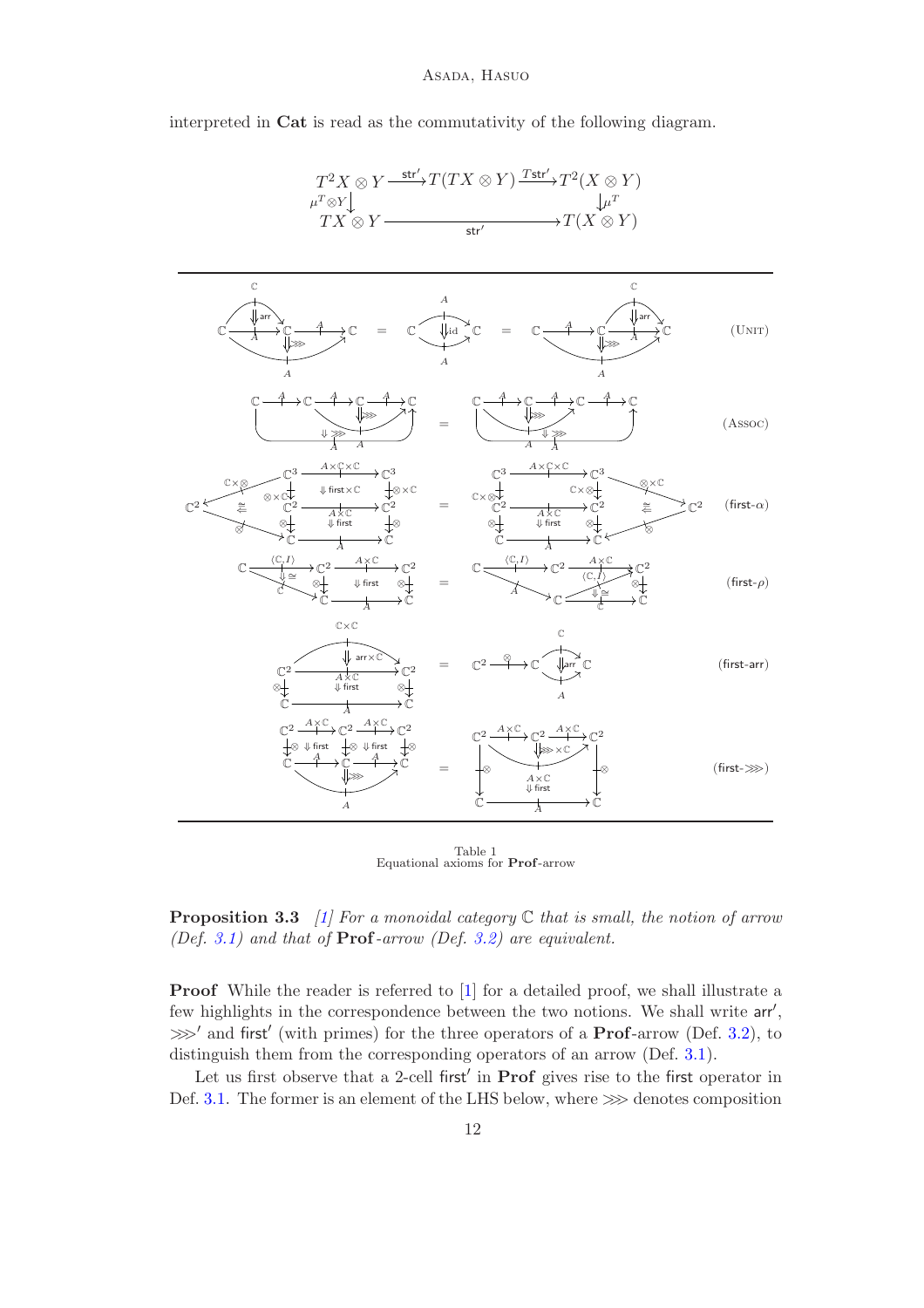of profunctors (Def. [2.7\)](#page-7-1).

$$
\begin{aligned}\n\text{Nat}\big(\ (\otimes \circ (A \times \mathbb{C}))(-, +_1, +_2), (A \circ \otimes)(-, +_1, +_2)\big) \\
&\cong \int_{X,K,Y \in \mathbb{C}} \big[\ (\otimes \circ (A \times \mathbb{C}))(X,K,Y), (A \circ \otimes)(X,K,Y)\big] \qquad \text{by Cor. 2.3} \\
&\cong \int_{X,K,Y} \big[\int^{J,L} \mathbb{C}(X, J \otimes L) \times A(J,K) \times \mathbb{C}(L,Y), \int^U A(X,U) \times \mathbb{C}(U,K \otimes Y)\big] \qquad \text{by Def. 2.7, Def. 2.9 and (7)} \\
&\cong \int_{X,K,Y,J,L} \big[\mathbb{C}(X, J \otimes L) \times A(J,K) \times \mathbb{C}(L,Y), \int^U A(X,U) \times \mathbb{C}(U,K \otimes Y)\big] \qquad \text{since a hom-functor } [-,S] \text{ turns a coend into an end} \\
\cong \int_{X,K,Y,J,L} \big[\mathbb{C}(X, J \otimes L), [A(J,K), [\mathbb{C}(L,Y), \int^U A(X,U) \times \mathbb{C}(U,K \otimes Y)]\big] \big] \\
&\cong \int_{J,K,L} \big[\,A(J,K), A(J \otimes L, K \otimes L)\big] \qquad \text{by canceling } X,Y \text{ by Lem. 2.4 and } U \text{ by Lem. 2.5}\n\end{aligned}
$$

$$
\cong \operatorname{Nat}_{J,K}\operatorname{Dinat}_L(A(J,K), A(J \otimes L, K \otimes L)) \qquad \text{by Prop. 2.2 and Cor. 2.3.}
$$

Therefore a 2-cell first<sup>'</sup> in **Prof** gives rise to a family of functions  $A(J, K) \to A(J \otimes$  $L, K \otimes L$ ) that is natural in J, K and dinatural in L. This is precisely the type of the first operator in Def. [3.1.](#page-9-0) The equational axioms of an arrow are indeed satisfied due to those of a **Prof**-arrow. We note that the axiom  $(\text{arr-CENTR})$  is satisfied not because of any specific axiom of a Prof-arrow, but because of the dinaturality of first' as a 2-cell in Prof.

For the reverse direction where an arrow induces a **Prof**-arrow, we have to equip the carrier  $\{A(J,K)\}_{J,K}$  of an arrow with action of morphisms in  $\mathbb{C}$ , rendering A into a functor  $\mathbb{C}^{op} \times \mathbb{C} \to$  **Set**. This is done with the help of arrow operators. Specifically,

$$
A(g, f)(a) := \text{arrf} \ggg a \ggg \text{arrg} \ , \quad \text{that is} \quad \sqrt{\text{var}(g)} = \sqrt{\text{arrf} \cdot \text{arrf} \cdot \text{arrf}} \ \sqrt{\text{arg} \cdot \text{gr} \cdot \text{erf}} \ .
$$

Each of the arrow operators yield its corresponding Prof-arrow operator; the latter's (di)naturality is derived from the arrow axioms. So are the equational axioms for a Prof-arrow. 2

Prop. [3.3](#page-11-1) offers a novel mathematical understanding of the notion of arrow. Its axiomatization seems to have stronger justifications than the original one (Def. [3.1\)](#page-9-0) does. It also seems simpler than the treatment of first in Freyd categories which involves technicalities like premonoidal categories and central morphisms. It is this simplicity that is exploited in the rest of the paper.

When the base monoidal category  $\mathbb C$  is symmetric—which is our setting in the sequel—we can obtain another sideline operator second.

<span id="page-12-1"></span><span id="page-12-0"></span>**Definition 3.4** Let  $A$  be an arrow over a small symmetric monoidal category (SMC) C. We define an extra operator second as the following 2-cell in Prof.

$$
\begin{array}{ccc}\n\mathbb{C}^{2} & \xrightarrow{\mathbb{C} \times A} & \mathbb{C}^{2} \\
\downarrow^{\otimes} & \downarrow^{\text{second}} & \downarrow^{\otimes} & \mathbb{C}^{2} \\
\downarrow^{\otimes} & \downarrow^{\text{second}} & \downarrow^{\otimes} & \mathbb{C}^{2} \\
\downarrow^{\otimes} & \downarrow^{\text{second}} & \downarrow^{\otimes} & \mathbb{C}^{2} \\
\downarrow^{\otimes} & \downarrow^{\text{first}} & \mathbb{C}^{2} \\
\downarrow^{\otimes} & \downarrow^{\text{first}} & \mathbb{C}^{2} \\
\downarrow^{\otimes} & \downarrow^{\text{first}} & \mathbb{C}^{2}\n\end{array} \tag{8}
$$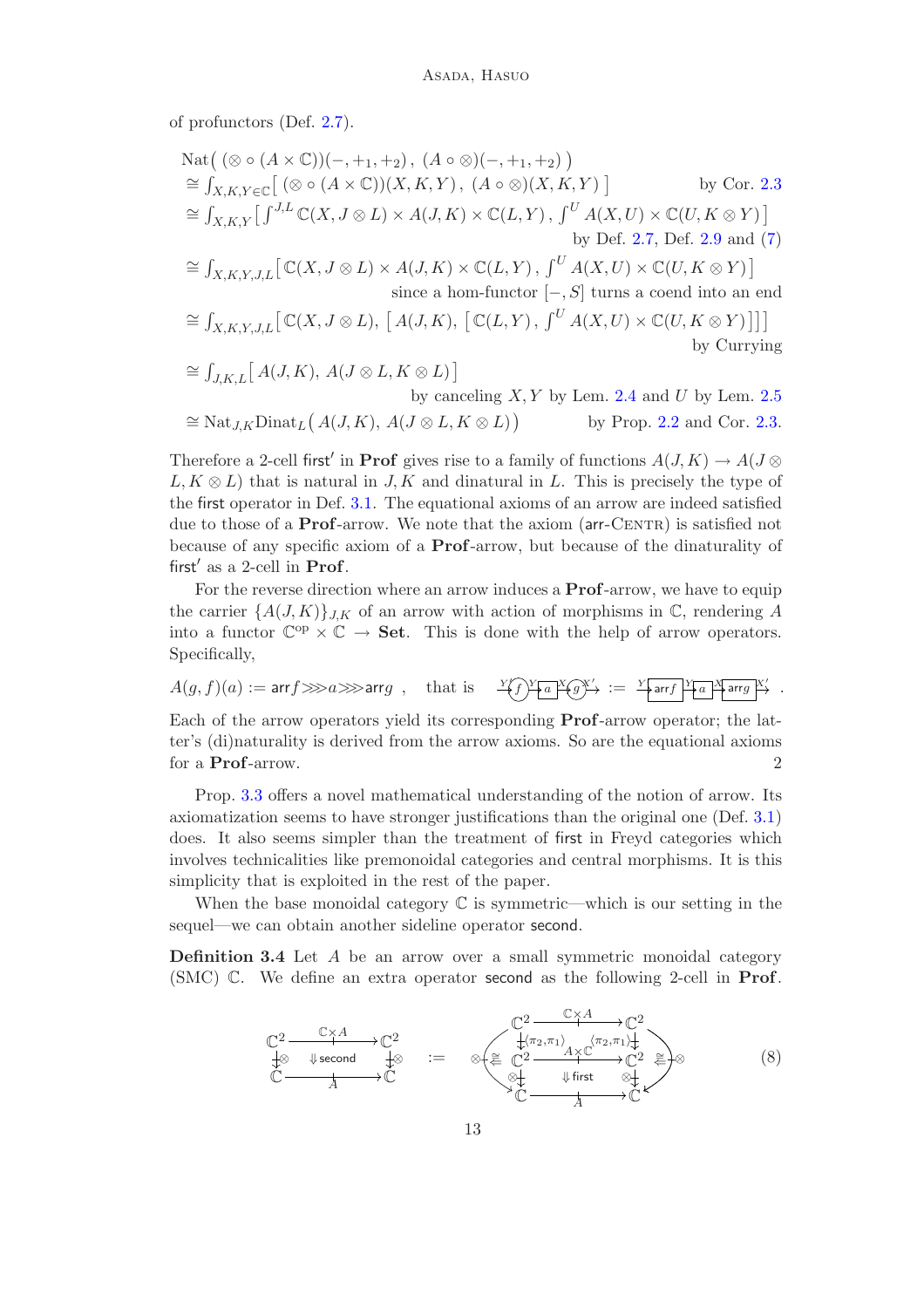Here the profunctor  $\langle \pi_2, \pi_1 \rangle$  is the direct image of the functor  $\langle \pi_2, \pi_1 \rangle : \mathbb{C}^2 \to \mathbb{C}^2$ , mapping  $(X, Y)$  to  $(Y, X)$  (cf. Notations [2.11\)](#page-9-2).

<span id="page-13-3"></span>Notations 3.5 In the above diagrams as well as elsewhere, there appear two different classes of iso 2-cells in Prof. One class is due to the unitality/associativity/symmetry of ⊗ on a monoidal base category C; they are iso 2-cells in Cat embedded in Prof via direct image (§[2.4\)](#page-8-1). Such iso 2-cells shall be filled explicitly with the ≅ sign, like the two on the RHS in [\(8\)](#page-12-0).

The other class is due to the properties of the operation  $\times$  on **Prof**, typically Lem. [2.12.](#page-9-4) Such iso 2-cells will be denoted by empty polygons, like the one on the RHS in  $(8)$ .

Some calculations like in the proof of Prop. [3.3](#page-11-1) reveal that this new operator realizes a class of functions  $A(J, K) \stackrel{\mathsf{second}_{J,K,L}}{\longrightarrow} A(L \times J, L \times K)$ , that is graphically

$$
\underbrace{J[a]^K}\xrightarrow{\text{second }J,K,L}\left[\underbrace{\frac{L}{J^{\prime}[a]}_K}{J^{\prime}[a]}_K\right]:=\left[\underset{L}{\underbrace{\left(\underset{L}{\underbrace{\left(\underset{L}{\underbrace{\left(\underset{L}{\left(\underset{L}{\left(\underset{L}{\left(\underset{L}{\left(\underset{L}{\left(\underset{L}{\left(\underset{L}{\left(\underset{L}{\left(\underset{L}{\left(\underset{L}{\left(\underset{L}{\left(\underset{L}{\left(\underset{L}{\left(\underset{L}{\left(\underset{L}{\left(\underset{L}{\left(\underset{L}{\left(\underset{L}{\left(\underset{L}{\left(\underset{L}{\left(\underset{L}{\left(\underset{L}{\left(\underset{L}{\left(\underset{L}{\left(\underset{L}{\left(\underset{L}{\left(\underset{L}{\left(\underset{L}{\left(\underset{L}{\left(\underset{L}{\left(\underset{L}{\left(\underset{L}{\left(\underset{L}{\left(\underset{L}{\left(\underset{L}{\left(\underset{L}{\left(\underset{L}{\left(\underset{L}{\left(\underset{L}{\left(\underset{L}{\left(\underset{L}{\left(\underset{L}{\left(\underset{L}{\left(\underset{L}{\left(\underset{L}{\left(\underset{L}{\left(\underset{L}{\left(\underset{L}{\left(\underset{L}{\left(\underset{L}{\left(\underset{L}{\left(\underset{L}{\left(\underset{L}{\left(\underset{L}{\left(\underset{L}{\left(\underset{L}{\left(\underset{L}{\left(\underset{L}{\left(\underset{L}{\left(\underset{L}{\left(\underset{L}{\left(\underset{L}{\left(\underset{L}{\left(\underset{L}{\left(\underset{L}{\left(\underset{L}{\left(\underset{L}{\left(\underset{L}{L}}}{\left(\underset{L}{\left(\underset{L}{\left(\underset{L}{\left(\underset{L}{\left(\underset{L}{\left(\underset{L}{\left(\underset{L}{\left(\underset{L}{\left(\underset{L}{\left(\underset{L}{\left(\underset{L}{\left(\underset{L}{\left(\underset{L}{\left(\underset{L}{\left(\underset{L}{\left(\underset{L}{\
$$

<span id="page-13-4"></span>Lemma 3.6 *Between the* first *and* second *operators, the following equality holds.*



<span id="page-13-0"></span>**Proof** Use the equality (first- $\alpha$ ) and the coherence for an SMC C. 2

.

## 4 Arrow-Based Components

In this section we develop the scenario in  $\S1.4$  $\S1.4$  in technical terms. First we introduce an arrow-based coalgebraic modeling of components.

<span id="page-13-2"></span>**Definition 4.1** (A-component) Let A be an arrow on Set, and  $J, K \in$  Set. An *(arrow-based)* A*-component* with input-type J, output-type K and *computational structure* A is a coalgebra for the functor  $A(J, \_\times K)$ : **Set**  $\rightarrow$  **Set**. That is,

$$
\frac{J_C K}{X} \quad \text{as} \quad \frac{A(J, X \times K)}{X} \ .
$$

Here an arrow A is in the sense of Def. [3.1.](#page-9-0) There the base  $\mathbb C$  of an arrow need not be small; thus we choose  $(\mathbf{Set}, \times, 1)$  as  $\mathbb{C}$ . Our modeling specializes to Barbosa's [\(2\)](#page-2-0) when we take as A a monad-based arrow  $A_T$  (§[1.1\)](#page-0-1). Our modeling not only generalizes Barbosa's one but also brings conceptual clarity to the subsequent arguments.

Our goal is to lift the arrow structure of  $A$  to the categorical arrow structure of A-components. Let us make this goal precise.

<span id="page-13-1"></span>Definition 4.2 (Categorical arrow) A *categorical arrow* consists of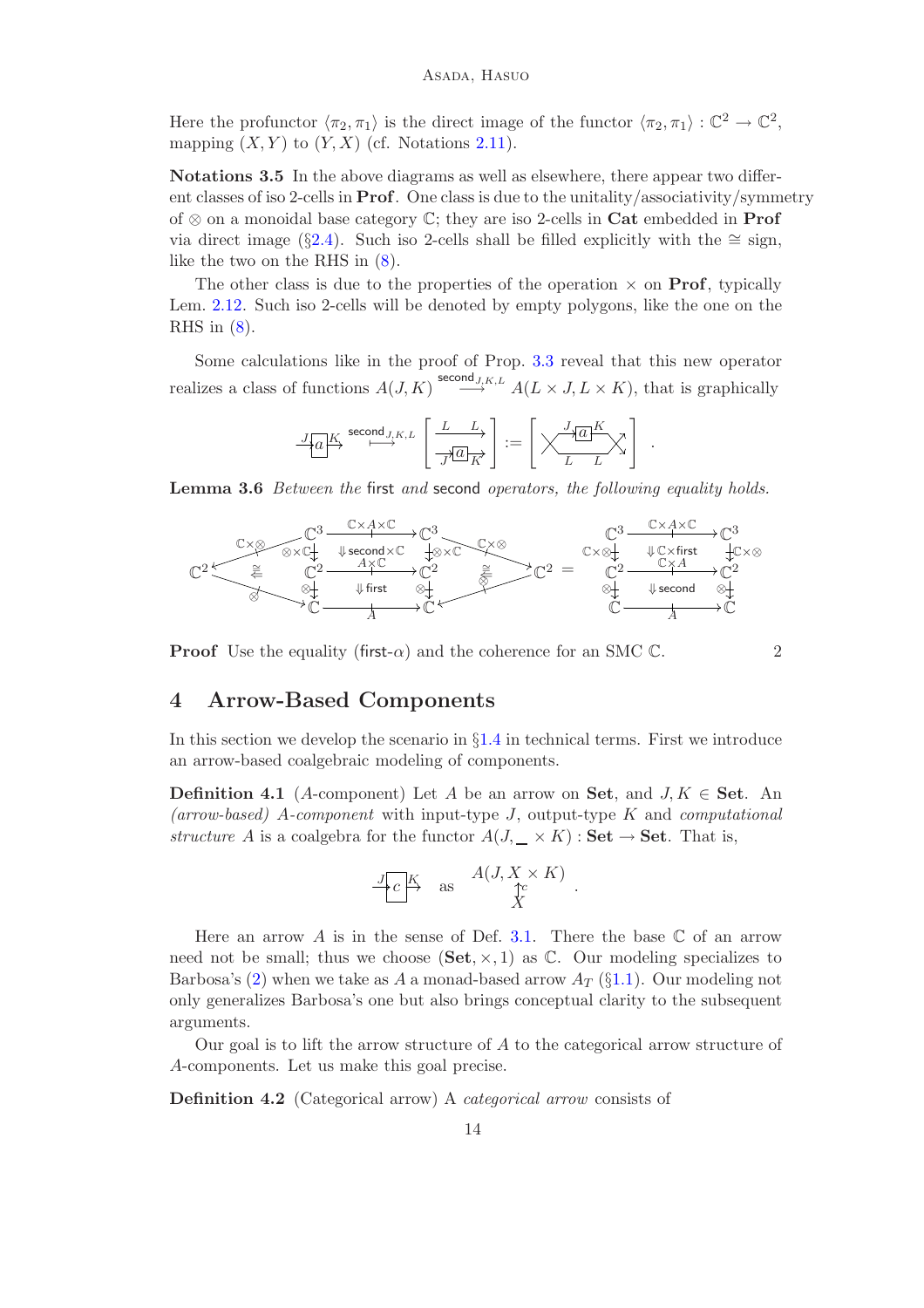- a family  $\{\mathcal{A}(J,K)\}_{J,K}$  of *carrier* categories indexed by  $J, K \in \mathbf{Set}$ ;
- (interpretation of) arrow operators  $arr \gg \gg$  and first (cf. Def. [3.1\)](#page-9-0), namely functors

1 
$$
\xrightarrow{\text{arr } f}
$$
  $\mathcal{A}(J,K)$  for each function  $f : J \to K$  in Set,  
\n $\mathcal{A}(J,K) \times \mathcal{A}(K,L) \xrightarrow{\text{first } J,K,L}$   $\mathcal{A}(J,L)$  for each  $J, K, L \in \textbf{Set}$ ,  
\n $\mathcal{A}(J,K)$   $\xrightarrow{\text{first } J,K,L}$   $\mathcal{A}(J \times L, K \times L)$  for each  $J, K, L \in \textbf{Set}$ .

Here the category 1 is the one-object and one-arrow (i.e. terminal) category; and

• the operators are subject to the arrow axioms in Def. [3.1,](#page-9-0) up-to isomorphisms. For example, as to the axiom  $(\ggg$ -Assoc), the following diagram must commute up-to an isomorphism.

$$
\mathcal{A}(J,K) \times \mathcal{A}(K,L) \times \mathcal{A}(L,M) \xrightarrow{\text{M,K,L} \times \text{id}} \mathcal{A}(J,L) \times \mathcal{A}(L,M)
$$
\n
$$
\downarrow \cong \text{M,K} \times \mathcal{A}(K,M) \xrightarrow{\text{M} \times \text{M,K} \times \text{id}} \mathcal{A}(J,M)
$$
\n
$$
\mathcal{A}(J,K) \times \mathcal{A}(K,M) \xrightarrow{\text{M,K},M} \mathcal{A}(J,M)
$$
\n(9)

The graphical understanding of a categorical arrow is the same as that of an arrow; see §[1.1.](#page-0-1) In §[1.3](#page-2-1) we described why it is natural and necessary to require the axioms be satisfied only up-to isomorphisms.

Remark 4.3 Satisfaction up-to isomorphisms raises a *coherence* issue. The precise coherence condition for categorical arrows is described in [\[11\]](#page-19-3), in a more general form of coherence for categorical models of FP-theories. Although we shall not further discuss the coherence issue, the calculations later in §[5](#page-16-0) provide us a much better grip on it than the direct calculations in [\[11\]](#page-19-3) do.

The notion of categorical arrow in Def. [4.2](#page-13-1) could be formalized on any monoidal category C other than Set, although we do not need such additional generality.

The main contribution of this paper is the following result as well as its proof presented using the rest of the paper.

<span id="page-14-0"></span>Theorem 4.4 *(Main contribution) Let* A *be an arrow on* Set*. The categories*  $\{ \text{Coalg}(A(J, \_\times K)) \}_{J,K}$  of A-components carry a categorical arrow.

On top of it, we can appeal to the formalization [\[12,](#page-19-6) [11\]](#page-19-3) of the *microcosm principle* [\[4\]](#page-19-5) to obtain the following *compositionality result*.

Corollary 4.5 *In the setting of Thm.*  $4.4$ *, assume further that for each*  $J, K \in \mathbf{Set}$ *the functor*  $A(J, \_\times K)$  *has a final coalgebra*  $\zeta_{J,K} : Z_{J,K} \cong A(J, Z_{J,K} \times K)$ *.* 

- <span id="page-14-1"></span>(i) The family  $\{Z_{J,K}\}_{J,K}$  is canonically an arrow.
- (ii) *Behaviors by coinduction are compositional with respect to arrow operators. For example, with respect to the operator*  $\gg$ , this means the following. Given *two* A-components  $c: X \to A(J, X \times K)$  and  $d: Y \to A(K, Y \times L)$  with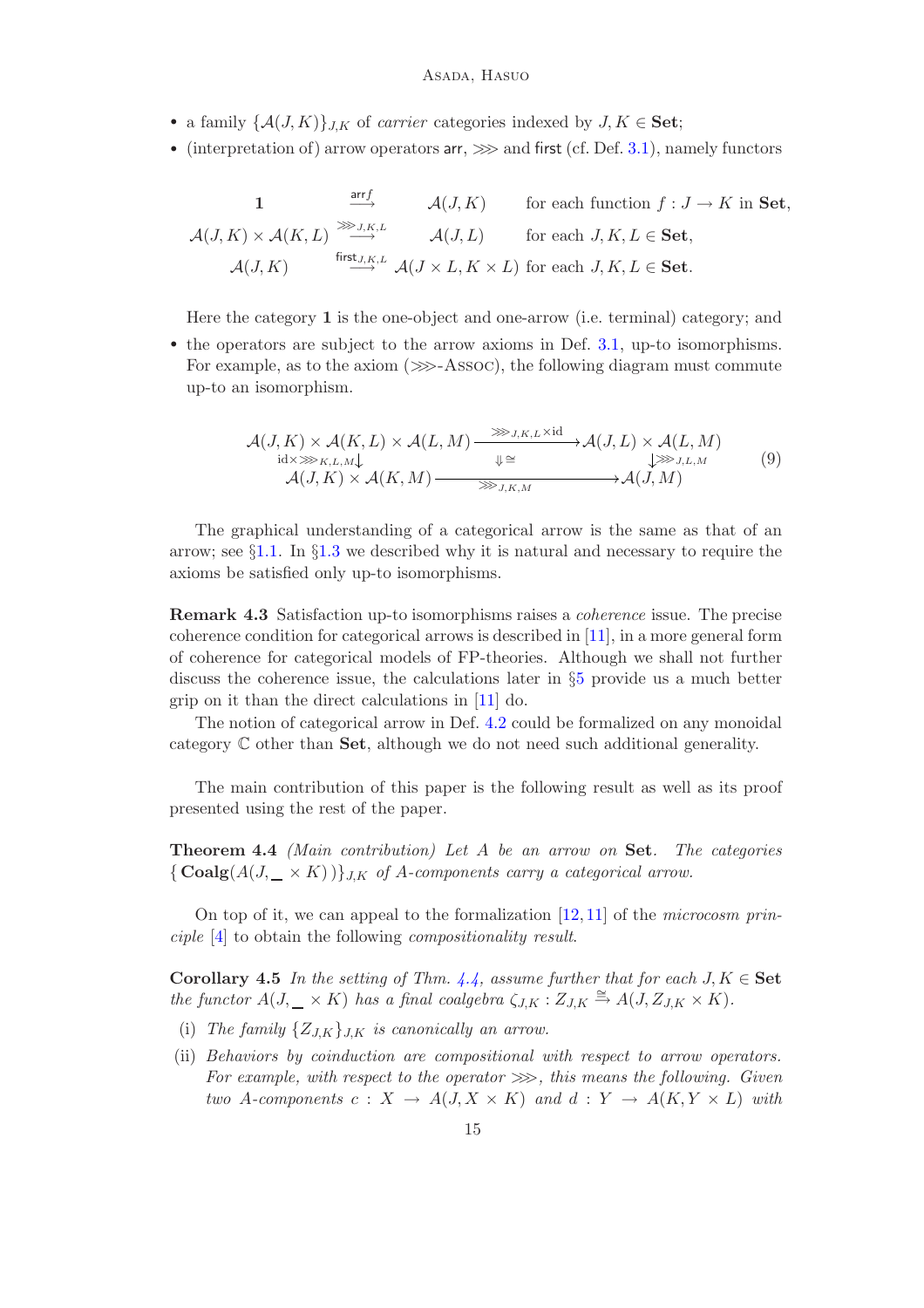*matching I/O types, the triangle* (∗) *below commutes.*

$$
A(J, (X \times Y) \times L) - - - - - \rightarrow A(J, Z_{J,L} \times L)
$$
  
\n
$$
\uparrow c \gg d
$$
  
\n
$$
X \times Y = - - - \frac{\text{beh}_{c} \gg d}{\text{beh}_{c} \times \text{beh}_{d}}
$$
  
\n
$$
\xrightarrow{\text{beh}_{c} \times \text{beh}_{d}} \xrightarrow{\text{f} \gg d}
$$
  
\n
$$
Z_{J,K} \times Z_{K,L}
$$

*Here*  $c \gg\!\!\gg d$  *is "composition of components" using the categorical arrow structure in Thm.*  $4.4$ ;  $\gg \sim^Z$  *is "composition of behaviors" derived in [\(i\)](#page-14-1)*; and beh<sub>c</sub> $\gg$ <sub>d</sub> is the behavior map for the composed components induced by coin*duction (the square on the top).* 2

In [\[12,](#page-19-6) [11\]](#page-19-3) it is shown that algebraic structure carried by the categories of coalgebras—like the one in Thm [4.4—](#page-14-0)can be obtained by:

- the same structure on the base categories, and
- the *lax compatibility* of the signature functors with the relevant algebraic structure.

In this case the algebraic structure on the base categories lifts to the categories of coalgebras. We shall follow this path. Restricting the general definitions and results in  $[12, 11]$  $[12, 11]$  to the current setting, we obtain the following.

<span id="page-15-0"></span>**Definition 4.6** Let  $\{F_{J,K} : \mathbf{Set} \to \mathbf{Set}\}_{J,K}$  be a family of endofunctors, indexed by  $J, K \in \mathbf{Set}$ . It is said to be a *lax arrow functor* if:

• it is equipped with the following natural transformations

$$
F_{\text{arr}f} : 1 \longrightarrow F_{J,K}(1) \qquad \text{for each } f : J \to K \text{ in } \mathbf{Set};
$$
  

$$
F_{\ggg_{J,K,L}} : F_{J,K}(X) \times F_{K,L}(Y) \longrightarrow F_{J,L}(X \times Y) \text{ natural in } X, Y, \text{ for each } J, K, L \in \mathbf{Set};
$$
  

$$
F_{\text{first}_{J,K,L}} : F_{J,K}(X) \longrightarrow F_{J \times L, K \times L}(X) \qquad \text{natural in } X, \text{ for each } J, K, L \in \mathbf{Set};
$$

• that are subject to the equations in Table [2,](#page-16-1) that are parallel to those in Def. [3.1.](#page-9-0) The diagrams there are all in Set; obvious subscripts are suppressed.

A lax arrow functor therefore looks like an arrow (think of  $F_{J,K}(X)$  in place of  $A(J, K)$ , but it carries an extra parameter (like X, Y or  $X \times Y$ ) around.

<span id="page-15-1"></span>**Proposition 4.7** If  $\{F_{JK}\}_{JK}$  is a lax arrow functor, then  $\{\text{Coalg}(F_{JK})\}_{LK}$  is *canonically a categorical arrow.*

Proof This follows from a general result like [\[11,](#page-19-3) Thm. 4.6]. Here we shall briefly illustrate what the categorical arrow  $\{\mathbf{Coalg}(F_{J,K})\}_{J,K}$  looks like, by describing the sequential composition operator  $\ggg$ :  $\text{Coalg}(F_{J,K}) \times \text{Coalg}(F_{K,L}) \to \text{Coalg}(F_{J,L}).$ Using the natural transformation  $F_{\ggg}$  in Def. [4.6](#page-15-0) it is defined as follows.

$$
\begin{pmatrix}\nF_{J,K}X & F_{K,L}Y \\
\uparrow c & , & \uparrow d \\
X & Y\n\end{pmatrix}\n\overset{F_{J,L}(X \times Y)}{\longrightarrow}\n\begin{pmatrix}\nF_{J,L}(X \times Y) \\
\uparrow F \gg & \uparrow F \gg \\
F_{J,K}X \times F_{K,L}Y \\
\uparrow c \times d \\
X \times Y\n\end{pmatrix}
$$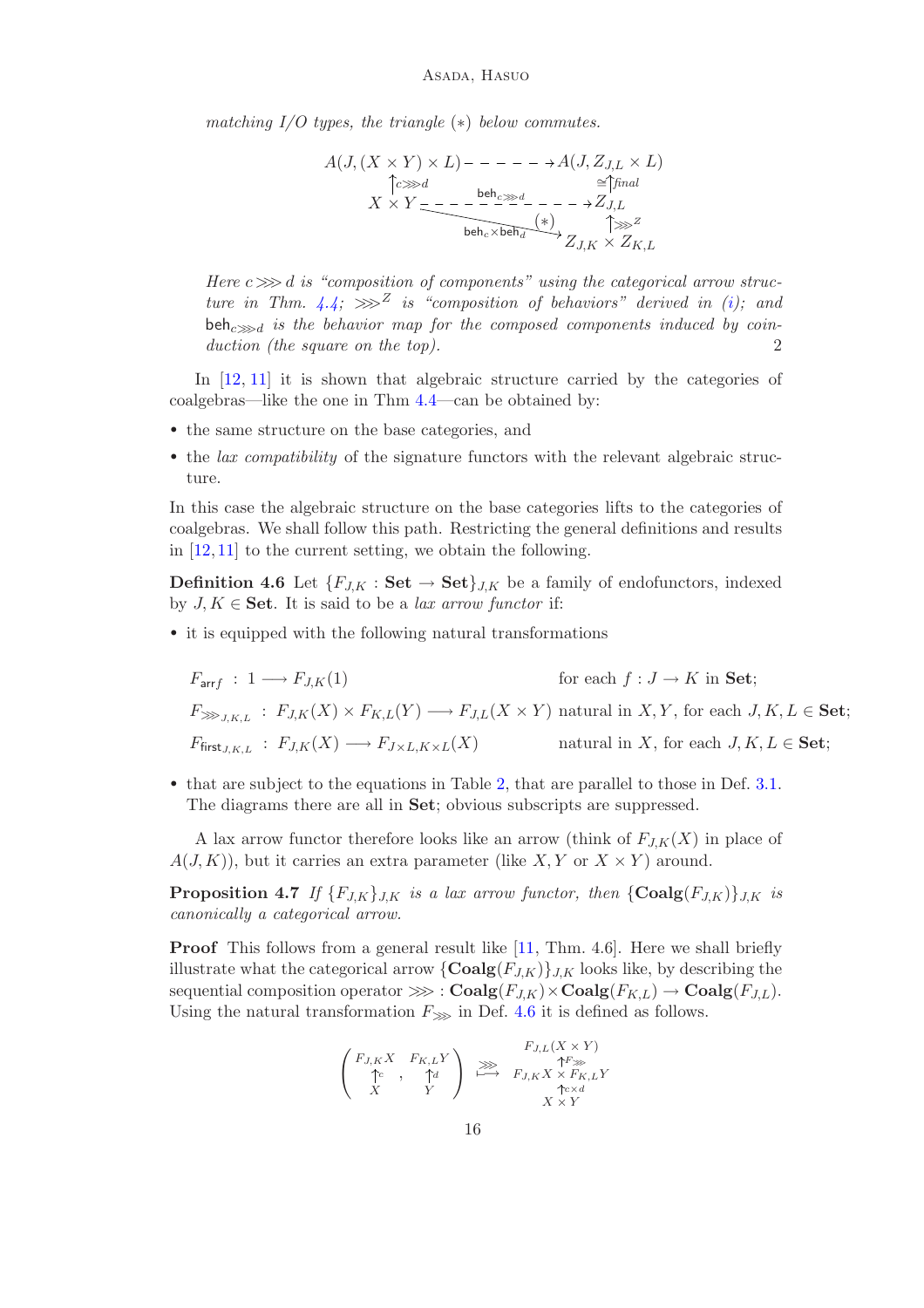Asada, Hasuo



<span id="page-16-1"></span>Table 2 Equational axioms for lax arrow functors

The definitions are similar for the other arrow operators. The arrow axioms are satisfied due to the corresponding equational condition on the lax arrow functor. 2

This proposition reduces our goal (Thm. [4.4\)](#page-14-0) to showing that the family  $\{A(J, \_\times)$  $K$ ),  $K$  is a lax arrow functor. This is what will be shown in the next section, through manipulation of 2-cells in Prof.

# <span id="page-16-0"></span>5 Calculations in Prof

There is one technical issue in front of us: the size issue. The 0-cells of Prof are *small* categories; the smallness restriction is necessary for composition of profunctors to be well-defined (Def. [2.7\)](#page-7-1). However, with **Set** being not small, the arrow  $\vec{A}$  in Def. [4.1](#page-13-2) cannot be a 1-cell in **Prof**. The arrow A needs to be based on **Set** so that  $A(J, \_\times K)$  is an endofunctor **Set**  $\rightarrow$  **Set**.

In this paper we shall get round of the problem by pretending that Set is small. There are two possible justifications.

• We can resort to the category Ens of classes when it is needed—such as when we take composition of profunctors via a coend. This means upgrading all the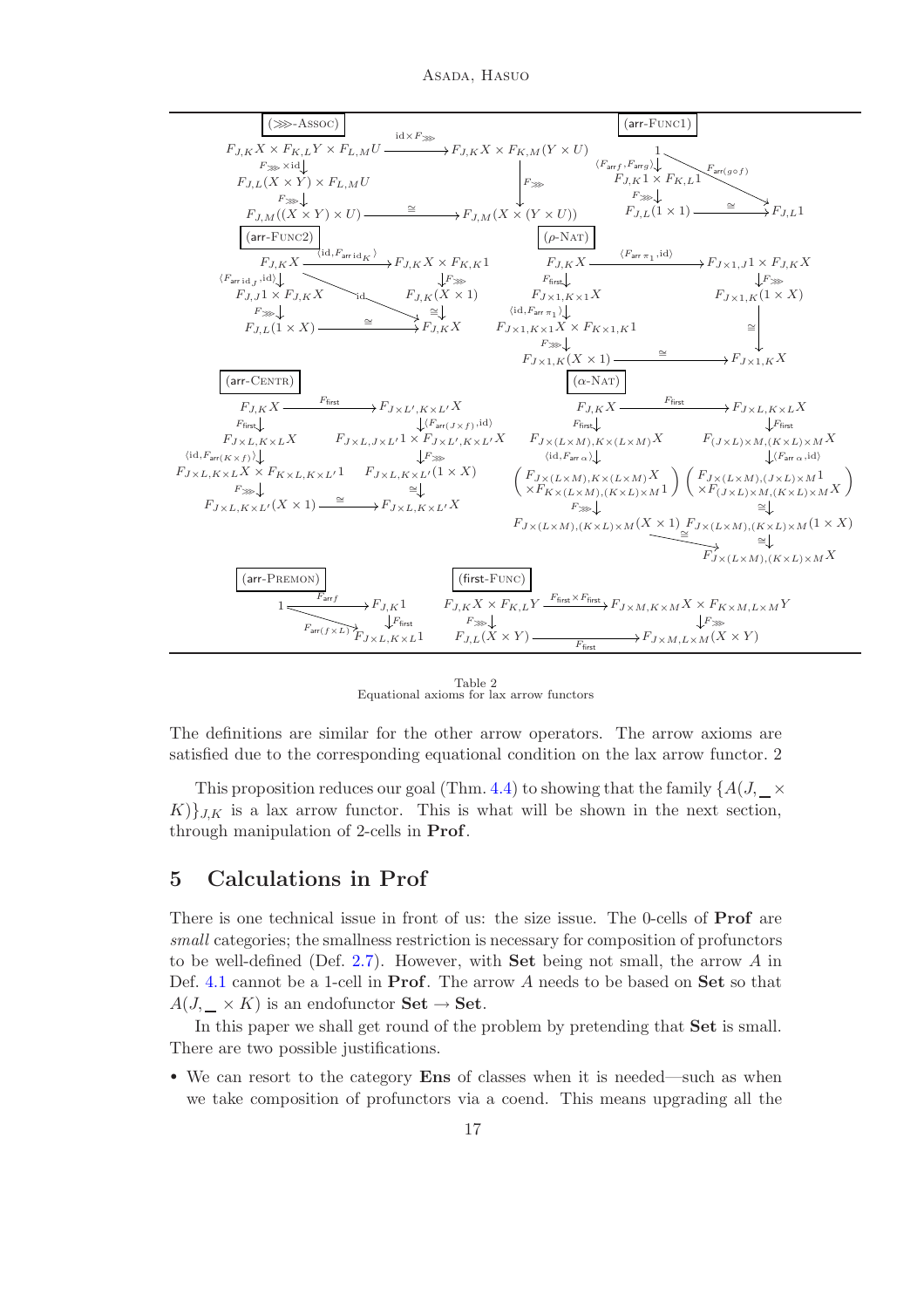sizes that appear in the definition of Prof: its 0-cells are locally small categories; its 1-cells  $P: \mathbb{C} \to \mathbb{D}$  are bifunctors  $\mathbb{D}^{op} \times \mathbb{C} \to \mathbf{Ens}$ . In this case, in Def. [4.1,](#page-13-2) we would restrict the arrow A to be *small*, in the sense that its image  $A(J, K)$ restricts to Set.

Set<sup>op</sup> × Set 
$$
\xrightarrow{\phantom{a}A}
$$
  $\xrightarrow{\phantom{a}B}$   $\xrightarrow{\phantom{a}B}$ 

• We replace Set by some small cocomplete category defined internally in a suitable topos [\[14\]](#page-20-10). In other words, we develop our theory on top of a certain type theory which is modeled by such a topos.

In any case, we would like to isolate the size issue as much as possible. Therefore in the sequel we first establish those technical results which hold for any small symmetric monoidal category  $(\mathbb{C}, \otimes, I)$ . These results are proved by manipulating 2-cells in **Prof**. After that we instantiate  $(\mathbb{C}, \otimes, I)$  by  $(\mathbf{Set}, \times, 1)$ —pretending that Set is small.

<span id="page-17-0"></span>**Definition 5.1** Let  $(\mathbb{C}, \otimes, I)$  be a small SMC, and A be an arrow on it. There arise three 2-cells in **Prof**—which we denote by  $F_{\text{arr}}^A$ ,  $F_{\text{sym}}^A$  and  $F_{\text{first}}^A$ —of the following types.



Explicitly, these 2-cells are given by the following composites.

$$
\mathbb{C}\begin{array}{c}\mathbb{C} & \mathbb{C}^3 \longrightarrow \mathbb{C}^2\\ \hline \text{where } \mathbb{C}^3 \longrightarrow \mathbb{C}^2\\ \hline \text{where } \mathbb{C}^3 \longrightarrow \mathbb{C}^2\\ \hline \text{where } \mathbb{C}^3 \longrightarrow \mathbb{C}^2\\ \hline \text{where } \mathbb{C}^3 \longrightarrow \mathbb{C}^2\\ \hline \text{where } \mathbb{C}^3 \longrightarrow \mathbb{C}^2\\ \hline \text{where } \mathbb{C}^3 \longrightarrow \mathbb{C}^2\\ \hline \text{where } \mathbb{C}^3 \longrightarrow \mathbb{C}^2\\ \hline \text{where } \mathbb{C}^3 \longrightarrow \mathbb{C}^2\\ \hline \text{where } \mathbb{C}^3 \longrightarrow \mathbb{C}^2\\ \hline \text{where } \mathbb{C}^3 \longrightarrow \mathbb{C}^2\\ \hline \text{where } \mathbb{C}^3 \longrightarrow \mathbb{C}^2\\ \hline \text{where } \mathbb{C}^3 \longrightarrow \mathbb{C}^2\\ \hline \text{where } \mathbb{C}^3 \longrightarrow \mathbb{C}^2\\ \hline \text{where } \mathbb{C}^3 \longrightarrow \mathbb{C}^2\\ \hline \text{where } \mathbb{C}^3 \longrightarrow \mathbb{C}^2\\ \hline \text{where } \mathbb{C}^3 \longrightarrow \mathbb{C}^2\\ \hline \text{where } \mathbb{C}^3 \longrightarrow \mathbb{C}^2\\ \hline \text{where } \mathbb{C}^3 \longrightarrow \mathbb{C}^2\\ \hline \text{where } \mathbb{C}^3 \longrightarrow \mathbb{C}^2\\ \hline \text{where } \mathbb{C}^3 \longrightarrow \mathbb{C}^2\\ \hline \text{where } \mathbb{C}^3 \longrightarrow \mathbb{C}^2\\ \hline \text{where } \mathbb{C}^3 \longrightarrow \mathbb{C}^2\\ \hline \text{where } \mathbb{C}^3 \longrightarrow \mathbb{C}^2\\ \hline \text{where } \mathbb{C}^3 \longrightarrow \mathbb{C}^2\\ \hline \text{where } \mathbb{C}^3 \longrightarrow \mathbb{C}^2\\ \hline \text{where } \mathbb{C}^3 \longrightarrow \mathbb{C}^2\\ \hline \text{where } \mathbb{C}^3 \longrightarrow \mathbb
$$

Here the 1-cell  $I \otimes \_$  on the left is the direct image of the functor  $X \mapsto I \otimes X$ (Notations [2.11\)](#page-9-2); recall that I denotes the monoidal unit. Also recall Notations [3.5.](#page-13-3) The 2-cells arr,  $\gg$ , first, second are due to the arrow structure of A (Def. [3.2,](#page-10-1) [3.4\)](#page-12-1).

The motivation for this definition is clear from the names of the 2-cells. Indeed, through some calculations in Prof and application of the Yoneda lemma, one easily sees that the three 2-cells  $F_{\text{arr}}^A, F_{\text{arr}}^A, F_{\text{first}}^A$  are the same thing as (di)natural transformations

$$
F_{\text{arr}}^{A} : \mathbb{C}(J,K) \longrightarrow A(J,I \otimes K) , \text{ natural in } J,K;
$$
  
\n
$$
F_{\ggg J,K,L}^{A} : A(J,X \otimes K) \times A(K,Y \otimes L) \longrightarrow A(J,(X \otimes Y) \otimes L) ,
$$
  
\nnatural in  $J, L, X, Y$ , dinatural in  $K$ ,  
\n
$$
F_{\text{first}_{J,K,L}}^{A} : A(J,X \otimes K) \longrightarrow A(J \otimes L, X \otimes (K \otimes L)) ,
$$

natural in  $J, K, X$ , dinatural in  $L$ ,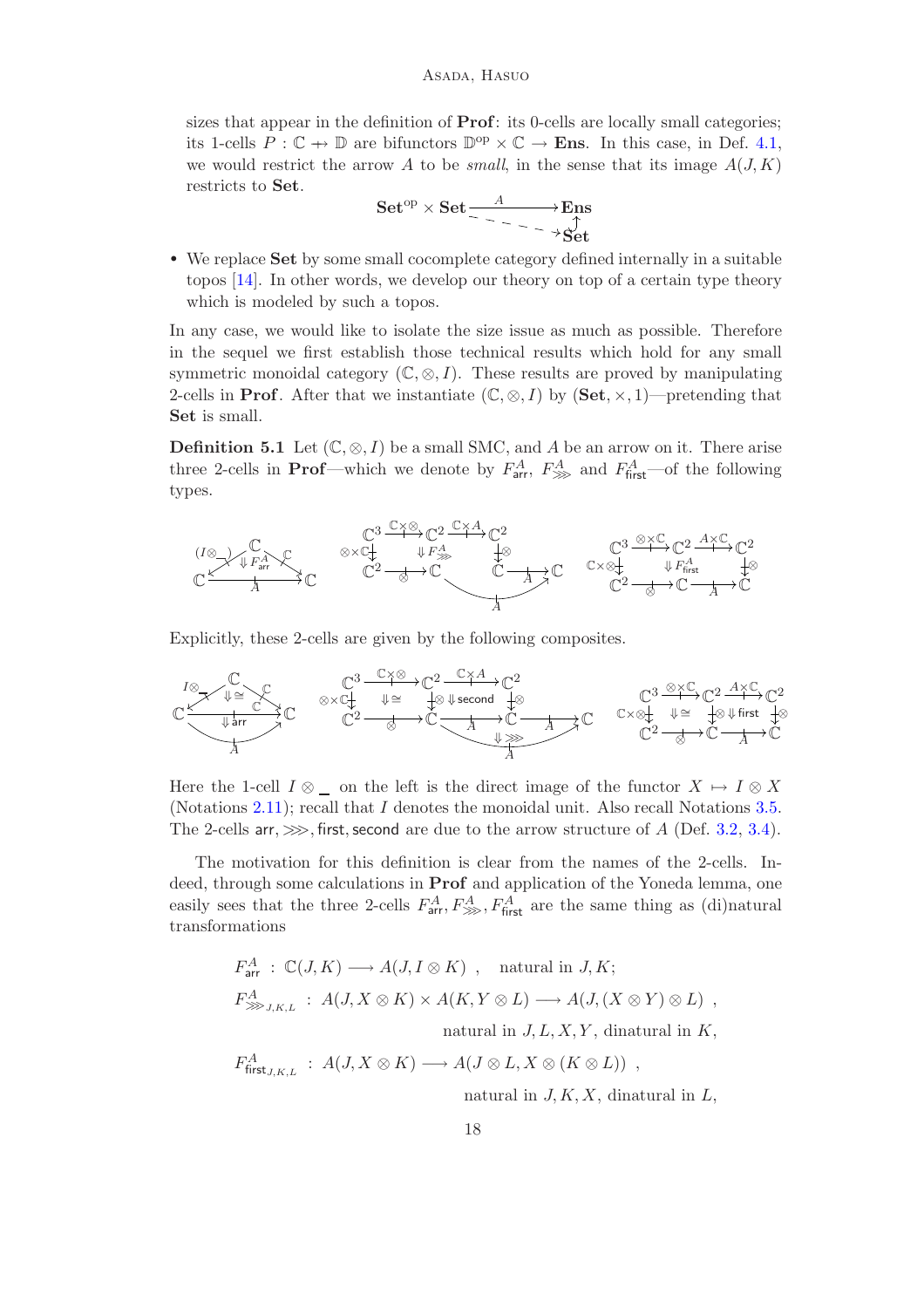

respectively. These (di)natural transformations bear clear similarity to the ones in Def. [4.6](#page-15-0) when  $F_{J,K}$  is instantiated with  $A(J, \_\_\otimes K)$ .

<span id="page-18-0"></span>Let us now turn to equations.

<span id="page-18-1"></span>**Lemma 5.2** Let A be an arrow over a small SMC  $\mathbb{C}$ . The three 2-cells  $F_{\text{arr}}^{A}, F_{\ggg}^{A}$ and  $F_{\text{first}}^A$  in Def. [5.1](#page-17-0) satisfy the equalities in Table [3;](#page-18-0) they are parallel to the equalities *in Def. [3.2.](#page-10-1)*

**Proof** First expand the definitions of  $F_{\text{arr}}^A$ ,  $F_{\text{sym}}^A$  and  $F_{\text{first}}^A$ , and then use the equational axioms in Def. [3.2.](#page-10-1) One also needs Lem. [3.6.](#page-13-4) 2

The equalities in Table [3](#page-18-0) might look complicated. However, coming up with them is rather routine work looking at Def. [5.1](#page-17-0) and Def. [3.2.](#page-10-1)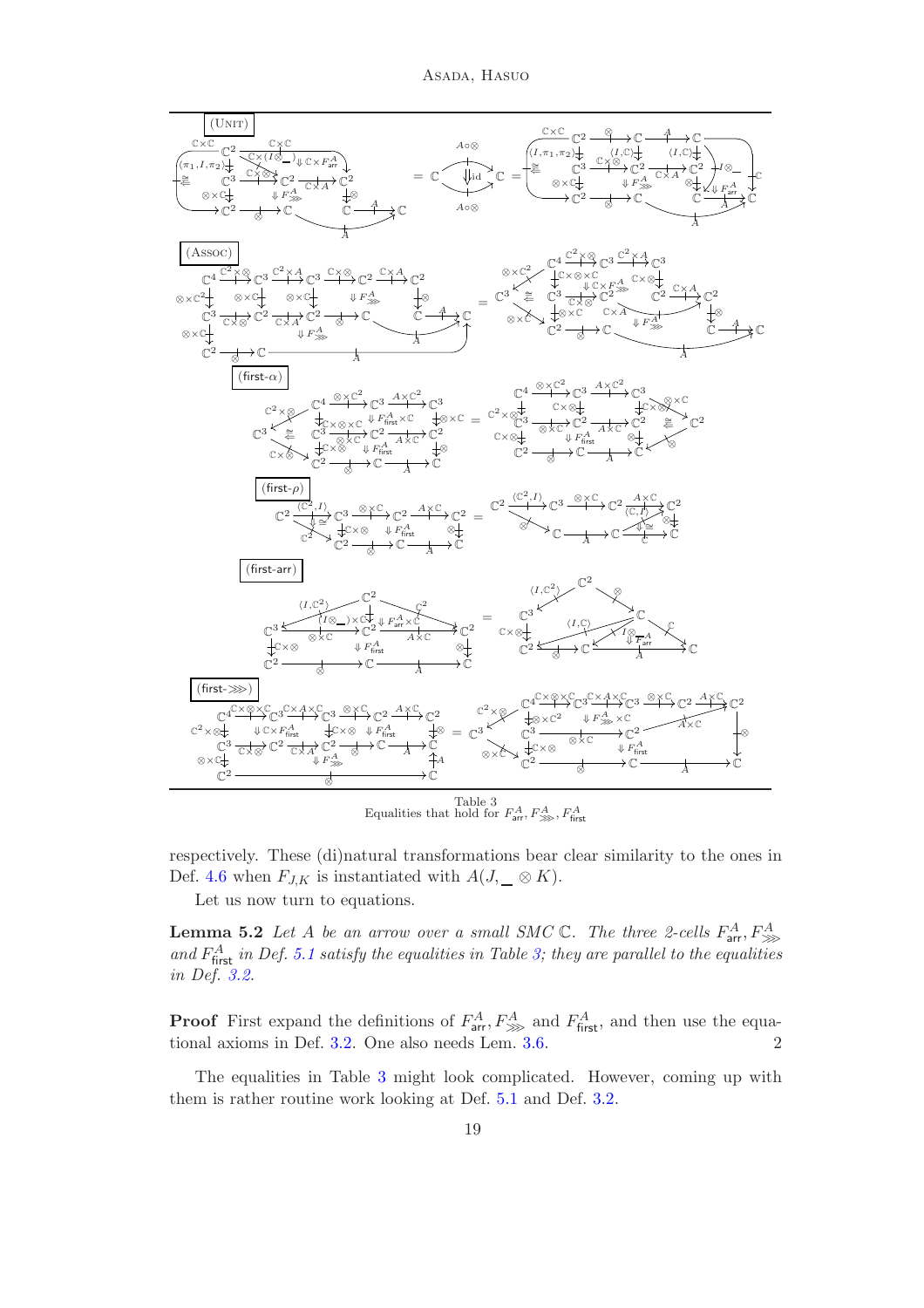We now instantiate  $(\mathbb{C}, \otimes, I)$  with  $(\mathbf{Set}, \times, 1)$ , pretending **Set** to be small.

<span id="page-19-12"></span>**Lemma 5.3** Let A be an arrow  $\textbf{Set}^{\text{op}} \times \textbf{Set} \to \textbf{Set}$ . The family  $\{A(J, \_\times K)\}_{J,K}$ *of endofunctors is a lax arrow functor.*

Proof The three 2-cells in Def. [5.1](#page-17-0) provide the three natural transformations required in Def. [4.6.](#page-15-0) The equations asserted in Def. [4.6](#page-15-0) follow from those in Lem. [5.2.](#page-18-1) Checking all this is (laborious) routine work. 2

Combining Prop. [4.7](#page-15-1) and Lem. [5.3,](#page-19-12) our main result Thm. [4.4](#page-14-0) is proved.

Remark 5.4 A characterization of categorical arrows in the spirit of Prop. [3.3](#page-11-1) can possibly yield a even more direct proof of Thm. [4.4.](#page-14-0) Unfortunately at now we lack necessary infrastructure such as a lifting result like Prop. [4.7.](#page-15-1) We are currently investigating possible formalization using fibered spans (see e.g. [\[15\]](#page-20-11)).

In Prof the *trace* operator for an arrow (loop in [\[22\]](#page-20-12), see also [\[8\]](#page-19-13)) can be formalized in a similar way to other operators like  $\gg$ . Its description as well as possible application to components will presented in another venue.

#### Acknowledgments

Thanks are due to Paul-André Melliès for advocating use of profunctors; and to Marcelo Fiore, Bart Jacobs and Bartek Klin for helpful discussions.

# References

- <span id="page-19-7"></span>[1] Asada, K., *Arrows are strong monads* (2009), preprint, www.kurims.kyoto-u.ac.jp/~asada/papers/arrStrMnd.pdf.
- <span id="page-19-1"></span>[2] Atkey, R., *What is a categorical model of arrows?*, in: V. Capretta and C. McBride, editors, *Mathematically Structured Functional Programming*, 2008.
- <span id="page-19-4"></span>[3] Baez, J. C. and J. Dolan, *Categorification*, Contemp. Math. 230 (1998), pp. 1–36.
- <span id="page-19-5"></span>[4] Baez, J. C. and J. Dolan, *Higher dimensional algebra III:* n*-categories and the algebra of opetopes*, Adv. Math 135 (1998), pp. 145–206. URL <citeseer.ist.psu.edu/article/baez97higherdimensional.html>
- <span id="page-19-2"></span>[5] Barbosa, L., "Components as Coalgebras," Ph.D. thesis, Univ. Minho (2001).
- <span id="page-19-8"></span>[6] Barr, M. and C. Wells, "Toposes, Triples and Theories," Springer, Berlin, 1985, available online.
- <span id="page-19-9"></span>[7] B´enabou, J., *Distributors at work*, Lecture notes taken by T. Streicher (2000), www.mathematik.tu-darmstadt.de/~streicher/FIBR/DiWo.pdf.gz.
- <span id="page-19-13"></span>[8] Benton, N. and M. Hyland, *Traced premonoidal categories*, Theoretical Informatics and Applications 37 (2003), pp. 273–299.
- <span id="page-19-10"></span>[9] Borceux, F., "Handbook of Categorical Algebra," Encyclopedia of Mathematics 50, 51 and 52, Cambridge Univ. Press, 1994.
- <span id="page-19-11"></span><span id="page-19-3"></span>[10] Fiore, M., *Rough notes on presheaves* (2001), available online.
- [11] Hasuo, I., C. Heunen, B. Jacobs and A. Sokolova, *Coalgebraic components in a many-sorted microcosm*, in: A. Kurz, M. Lenisa and A. Tarlecki, editors, *CALCO*, Lect. Notes Comp. Sci. 5728 (2009), pp. 64–80.
- <span id="page-19-6"></span>[12] Hasuo, I., B. Jacobs and A. Sokolova, *The microcosm principle and concurrency in coalgebra*, in: *Foundations of Software Science and Computation Structures*, Lect. Notes Comp. Sci. 4962 (2008), pp. 246–260.
- <span id="page-19-0"></span>[13] Hughes, J., *Generalising monads to arrows.*, Science of Comput. Progr. 37 (2000), pp. 67–111.